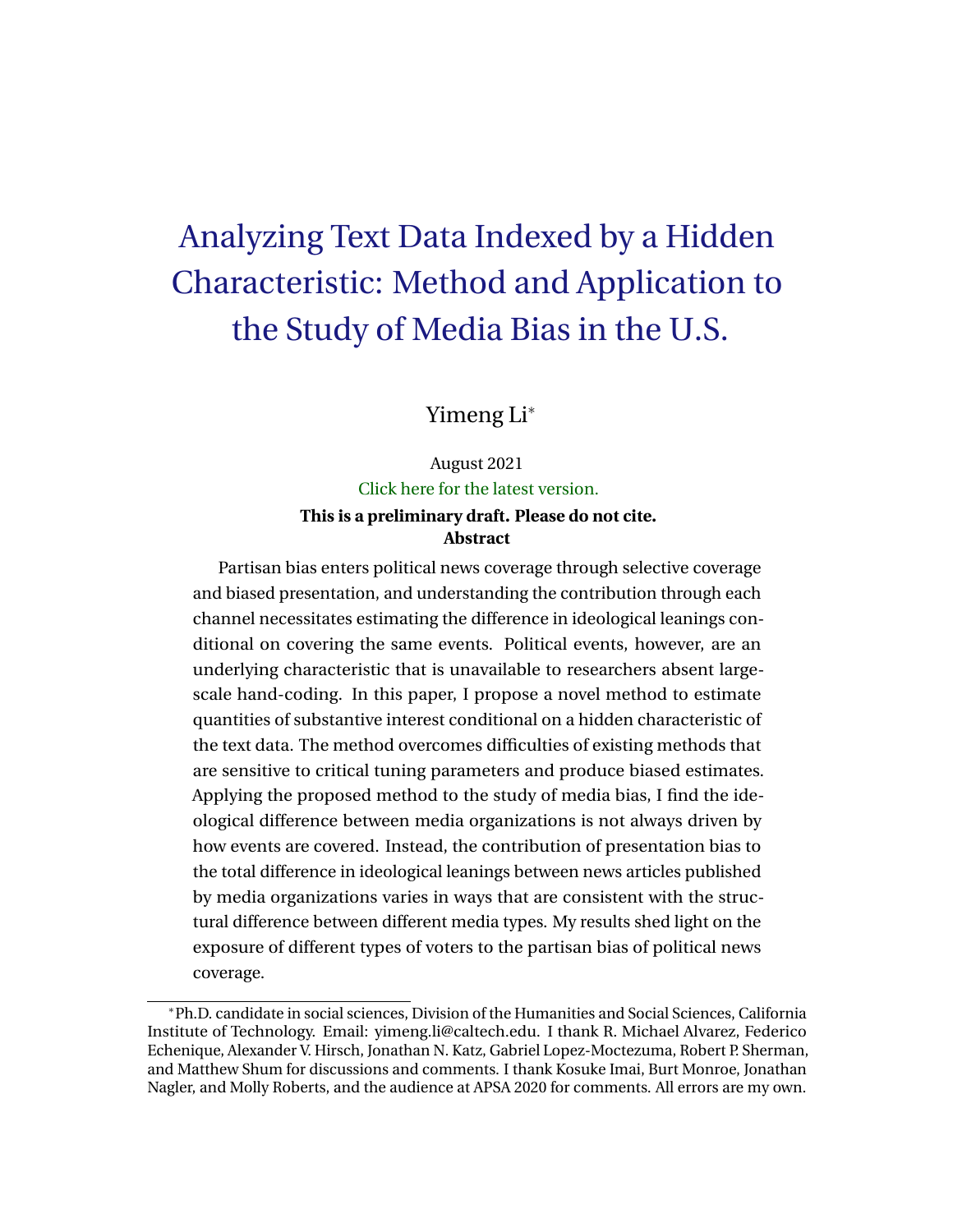# **1. Introduction**

Understanding partisan bias in the news is crucial as it has critical implications for political discourse, which may potentially affect political behavior or policies through the consumption of news by both ordinary voters and political elites. Partisan bias may enter political news coverage through two types of choices by newsmakers: which events or information to cover and how to cover them [\(Groeling](#page-29-0) [2013;](#page-29-0) see also [D'Alessio and Allen](#page-28-0) [2000\)](#page-28-0), referred to as "selection bias" and "presentation bias", respectively. The impact of media bias depends on the interaction of how it manifests and the way voters and elites acquire knowledge about ongoing political events. For example, if a voter only follows online breaking news of the day, which all major media organizations cover, perhaps through links shared on social media, then they would not be subject to selection bias. Similarly, aggregator sites such as Google may undo the selection of news coverage by the media organizations and leave voters with presentation bias, depending on whether they feature predominantly liberal or conservative media sources. On the other hand, if a voter relies exclusively on an ideologicallyaligned media organization for news consumption, then they would likely be affected by the partisan framing and selective coverage. Estimating the magnitude of these two components, therefore, helps us understand the exposure of different types of consumers of news to a media organization's partisan bias.

Many text data in political science, including but not limited to corpora of news articles, have the feature that an observation is indexed by its author (individuals or organizations) and a characteristic (e.g., political events) that is often hidden in the text and unorganized without large-scale hand-coding. For instance, researchers often observe a stream of news articles from each media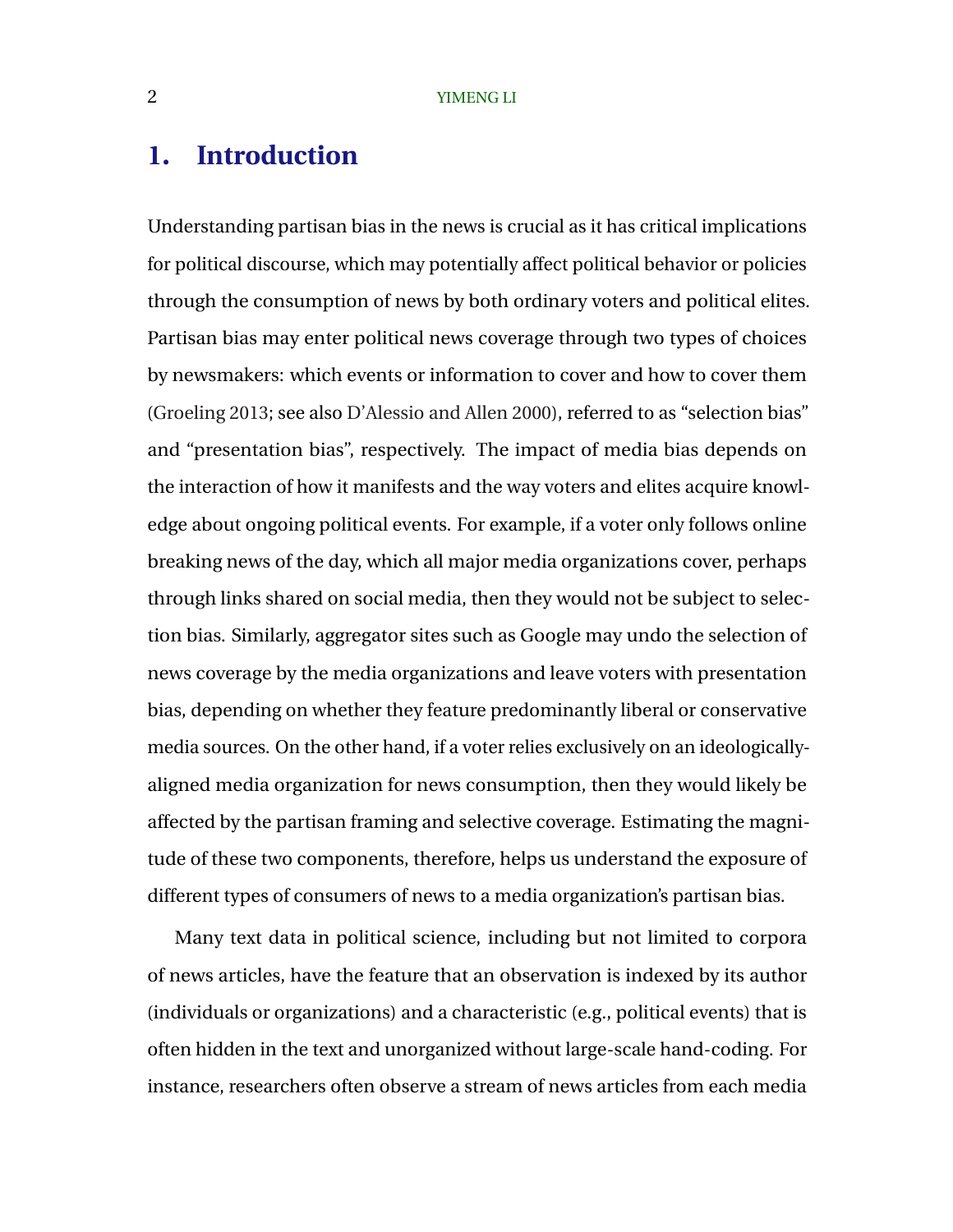organization but do not know which pairs or groups of articles are covering the same event without close inspection of each article. Ideally, one would want to read and compare all pairs or groups of articles and recover the underlying data structure, but this may be infeasible in large corpora. On the other hand, many quantities of substantive interest depend crucially on the hidden index. As discussed above, American politics scholars may be interested in measuring differences in ideological leanings between media organizations in the coverage of the same underlying political events. Comparative politics scholars may be interested in whether state-run media restrict discussion on sensitive news coverage more heavily than non-state counterparts in authoritarian countries. In both cases, estimating quantities that necessitate controlling for event-level heterogeneity is challenging.

In this paper, I propose a novel method to estimate quantities of interest which are conditional on a characteristic hidden in the text. Instead of extensive hand-coding, the method proceeds in the following four steps. It starts by forming candidate pairs of observations that potentially (but not necessarily) share a common index. After this initial pairing procedure, I require a sample of these candidate pairs to be labeled by researchers or human subjects as training data. Utilizing the training data, I estimate predictive models of the probability of a pair of observations having the same hidden index (1) as a function of a summary measure of text similarity and (2) as a function of the similarity measure and the difference in the outcome variable. In the context of media bias, the simplest case would be estimating the probability that a pair of articles cover the same event (1) given text similarity and (2) given both text similarity and the difference in ideological leanings. Finally, I construct an estimator of the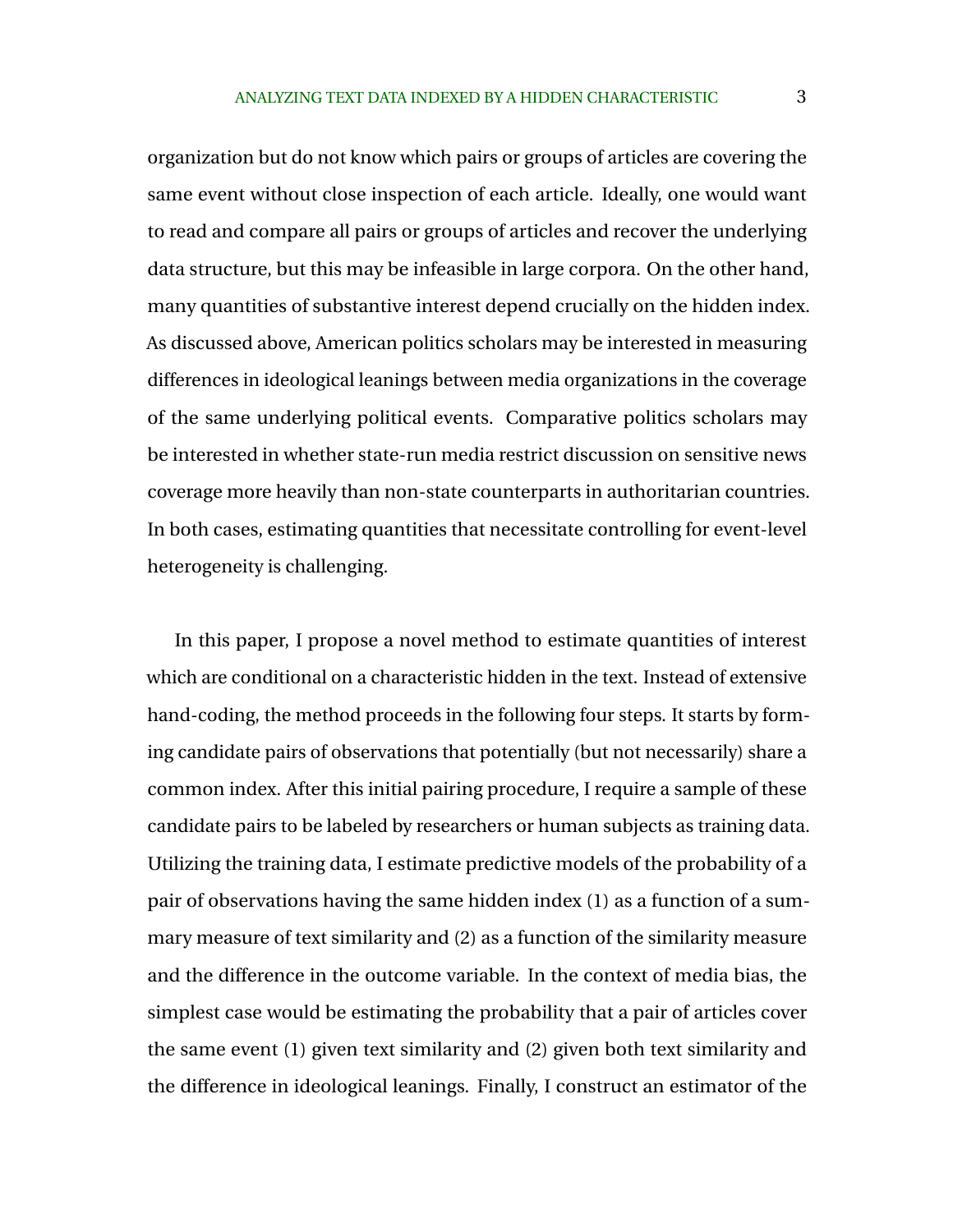quantities of interest using the fitted predictive model, the similarity of all pairs, and metadata (if available).

I then apply my method to decompose media bias of U.S. news outlets into presentation bias and selection bias. A close examination of the corpus of political news articles yields two observations about text similarity between pairs of articles. The distributions of text similarity are generally smooth with no clear cutoff, and text similarity is correlated with the difference in ideological leaning conditional on covering the same event. These features make existing methods undesirable and call for an alternative method better fitted to estimate these quantities of interest. My approach overcomes this problem by assigning probabilities to pairs of articles being matches, and incorporating these probabilities in the estimation yields substantively different conclusions. In particular, I find the ideological difference between media organizations is not always driven by how events are covered. Instead, the contribution of presentation bias to the total difference in ideological leanings between news articles published by media organizations varies in ways that are consistent with the structural difference between different media types.

The rest of the paper is organized as follows: I first discuss related methodological literature in Section 2. In Section [3,](#page-6-0) I formally lay out the setup, define the quantity of interest, introduce my method, and compare it to the state-ofthe-art method. Section [4](#page-16-0) is devoted to the application to the study of media bias. I then conclude.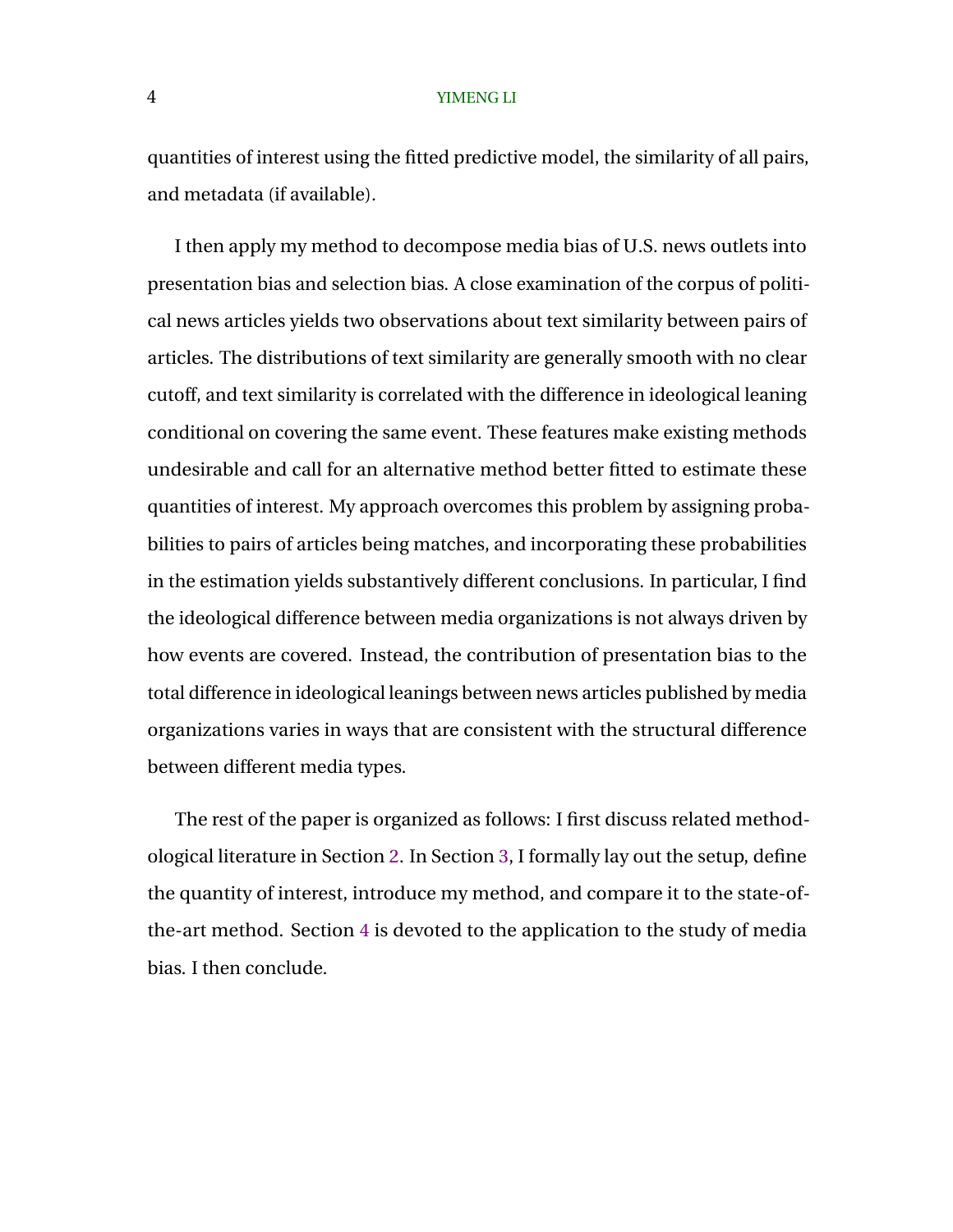# **2. Literature**

There is a large body of text literature devoted to the analysis of text data with underlying structures. One big area is text classification, where researchers usually invoke supervised learning methods to assign texts to researcher specified categories. For example, [Budak et al.](#page-28-0) [\(2016\)](#page-28-0) train a classifier that identifies "political" news articles from a pool of news articles using logistic regression models and support vector machines. [Grimmer and Stewart](#page-29-0) [\(2013\)](#page-29-0) consider an example of classifying Russian language public statements by political and military elites as having a restrained, activist, or neutral position on the Russian use of force, with a random forest algorithm. Once documents are classified into different categories, researchers can estimate quantities of interest conditional on the categories by taking sample analogues. Text classification via the supervised learning method, while commonly used in content analysis, presents challenges when there are more than a handful of categories. When applied to the study of media bias, it can yield quantities such as differences in ideological leanings between media organizations covering certain issue areas. It, however, cannot disentangle presentation bias from selective coverage within an issue area. Correlation between misclassification and outcomes of interest may also introduce bias to the estimates.

An alternative is document clustering, where researchers partition texts to mutually exclusive and exhaustive groups according to text similarity. For example, the most widely used clustering algorithm, the K-Means algorithm [\(Mac-](#page-29-0)[Queen,](#page-29-0) [1967\)](#page-29-0), minimizes the within-cluster sum of squared distances. [Grimmer](#page-29-0) [and King](#page-29-0) [\(2011\)](#page-29-0) develop a computer-assisted clustering method and apply it to classify 250 Reuters news articles into one of 22 categories, among other exam-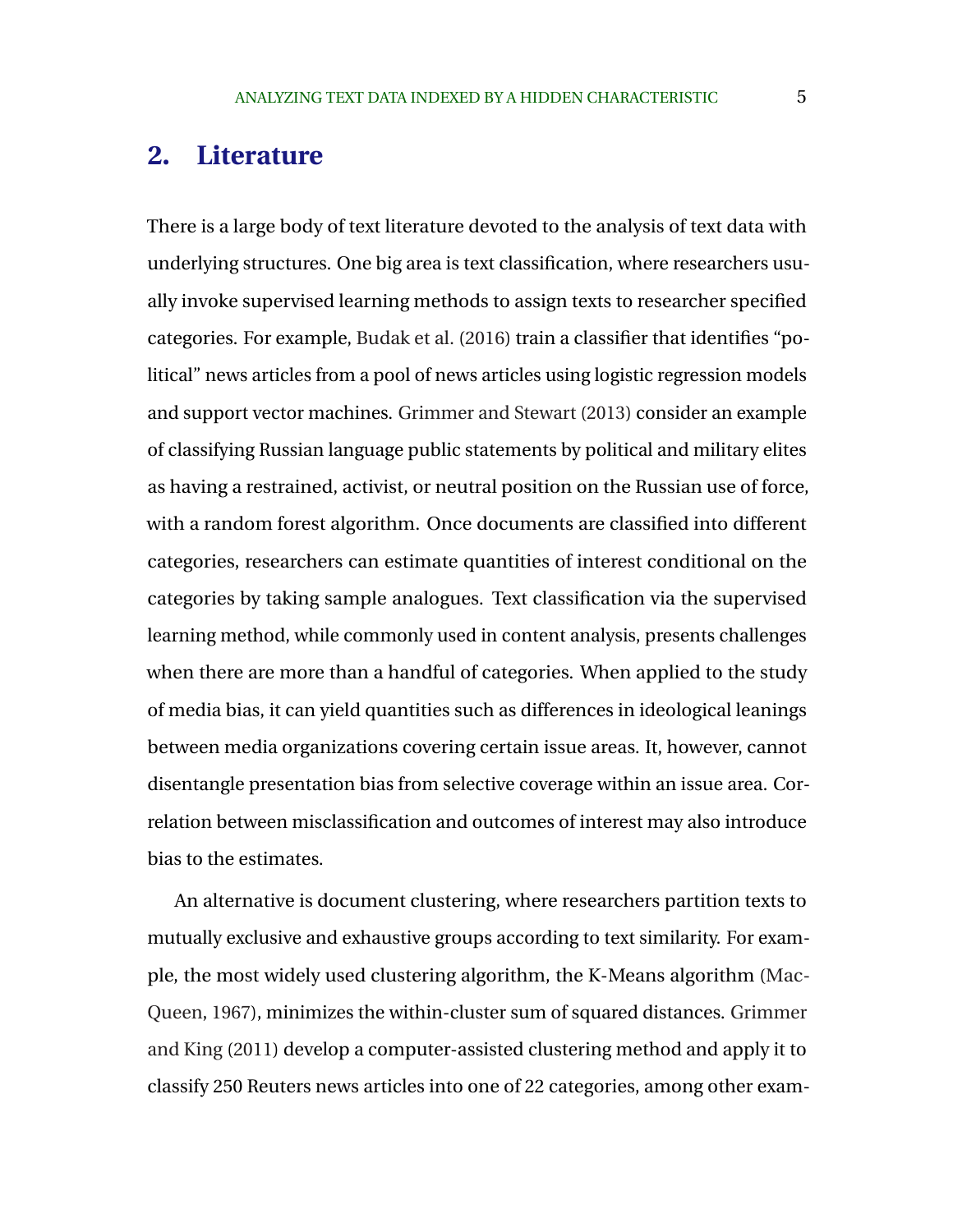ples. Subsequent analysis can be performed based on the categories uncovered by the unsupervised learning methods. While clustering algorithms have the advantage of uncovering insightful organizations of text, it is often hard to know how much the resulting clustering is different from the underlying structure governing the quantities of substantive interest. Clustering models can handle a large number of categories, but the number of categories is a crucial tuning parameter that must be determined. When applied to the study of media bias, unsupervised methods can yield differences in ideological leanings between media organizations within each cluster. Correlation between text similarity and outcomes of interest here, however, implies the choice of the number of clusters will govern the direction and magnitude of bias in estimates.

Both text classification and document clustering place texts into categories. An alternative route to the estimation of quantities of interest dependent on the underlying structure is to find matching pairs of texts that are aligned on the hidden characteristic. Recently, [Roberts et al.](#page-30-0) [\(2020\)](#page-30-0) develop a matching approach to address the problem of text-based confounding in observational studies. In the settings they consider, conditioning on features of the texts by finding matched pairs allows researchers to conduct analysis as if the treatment were randomly assigned. [Mozer et al.](#page-30-0) [\(2020\)](#page-30-0) employ a text-matching method on a corpus of news articles collected by [Budak et al.](#page-28-0) [\(2016\)](#page-28-0) to estimate the magnitude of presentation bias, and conclude that "most differences in favorability appear to be driven by presentation bias." However, as I discuss in Section [3.6,](#page-14-0) estimating quantities of interest such as presentation bias is a different task from handling text-based confounding for which the text matching method is designed. The nature of their corpus being only a sample of political news articles over the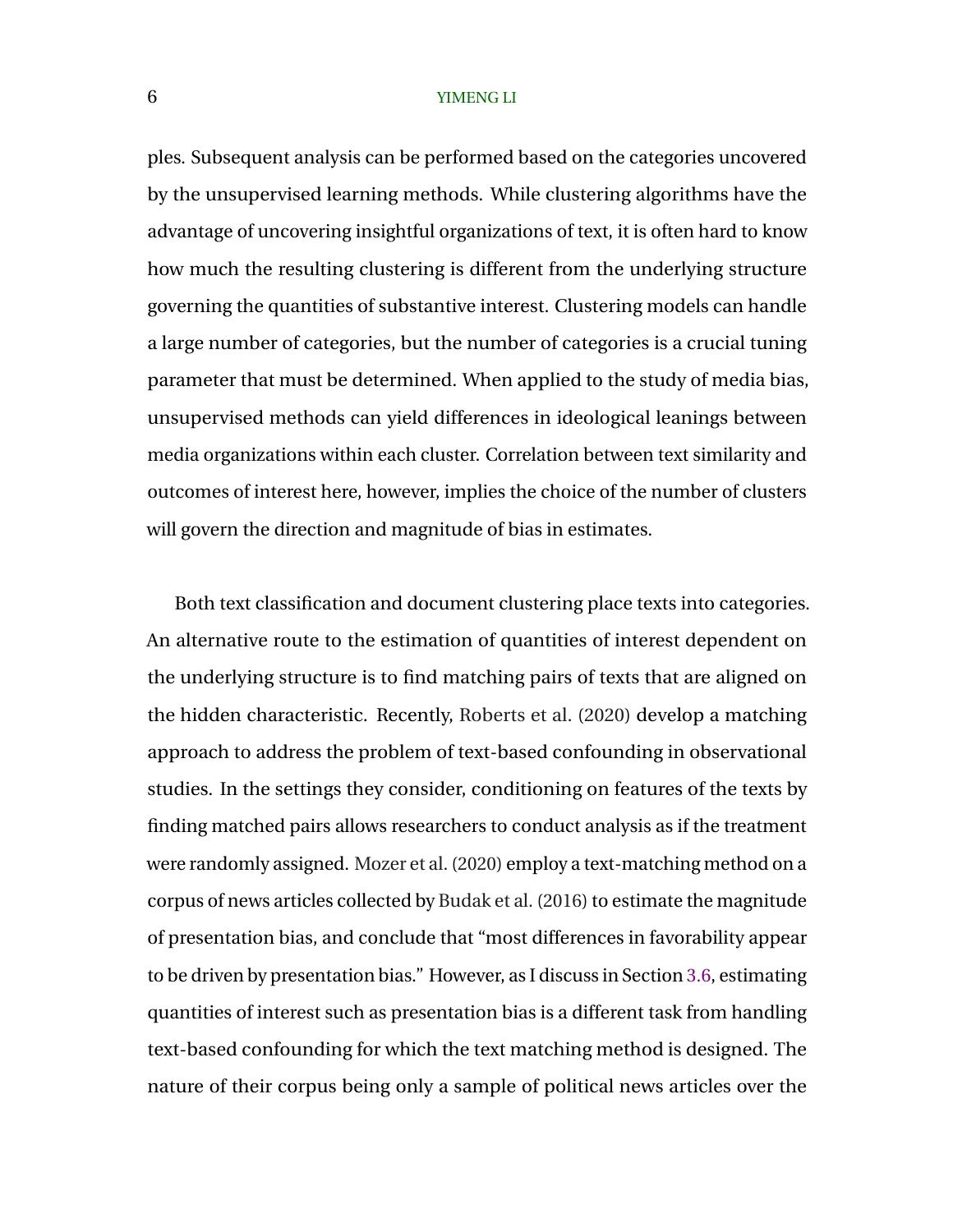<span id="page-6-0"></span>time window introduces additional difficulty to this text-matching solution to the problem. The method proposed in this paper, by contrast, is better suited to estimating such quantities of interest conditional on a hidden characteristic and does not suffer from the biases inherent in a deterministic matching approach.

# **3. Method**

#### **3.1 Setup**

Consider the following empirical framework of news coverage by media organizations. T events  $\{E_1, \ldots, E_T\}$  occur, and each of I media organizations  $\{1, \ldots, I\}$ decides whether to cover each event and if so, how to cover it. Table 1 displays an example where three media organizations each decided to publish a news article about four out of eight events that occurred (e.g., media 1 covered events  $E_2$  through  $E_5$ ).

|                                              | $E_1$ $E_2$ $E_3$ $E_4$ $E_5$ $E_6$ $E_7$ $E_8$ |                   |  |          |  |
|----------------------------------------------|-------------------------------------------------|-------------------|--|----------|--|
| Media 1 $\times \times \times \times \times$ |                                                 |                   |  |          |  |
| Media 2 $\vert x \rangle$                    |                                                 | $\times$ $\times$ |  | $\times$ |  |
| Media 3 $\times$ $\times$                    |                                                 |                   |  |          |  |

Table 1: Underlying Data Structure

Without comprehensive hand-coding, the mapping between news articles to events as illustrated by Table 1 is unobservable to researchers. Researchers, instead, observe a stream of news articles from each media  $i.$  Let  $A^k_i$  denote article  $k$  published by media organization  $i.$  Let  $E^k_i$  and  $Y^k_i$  denote the event and the outcome of interest associated with article  $A_i^k$ , respectively. For instance,  $Y_i^k$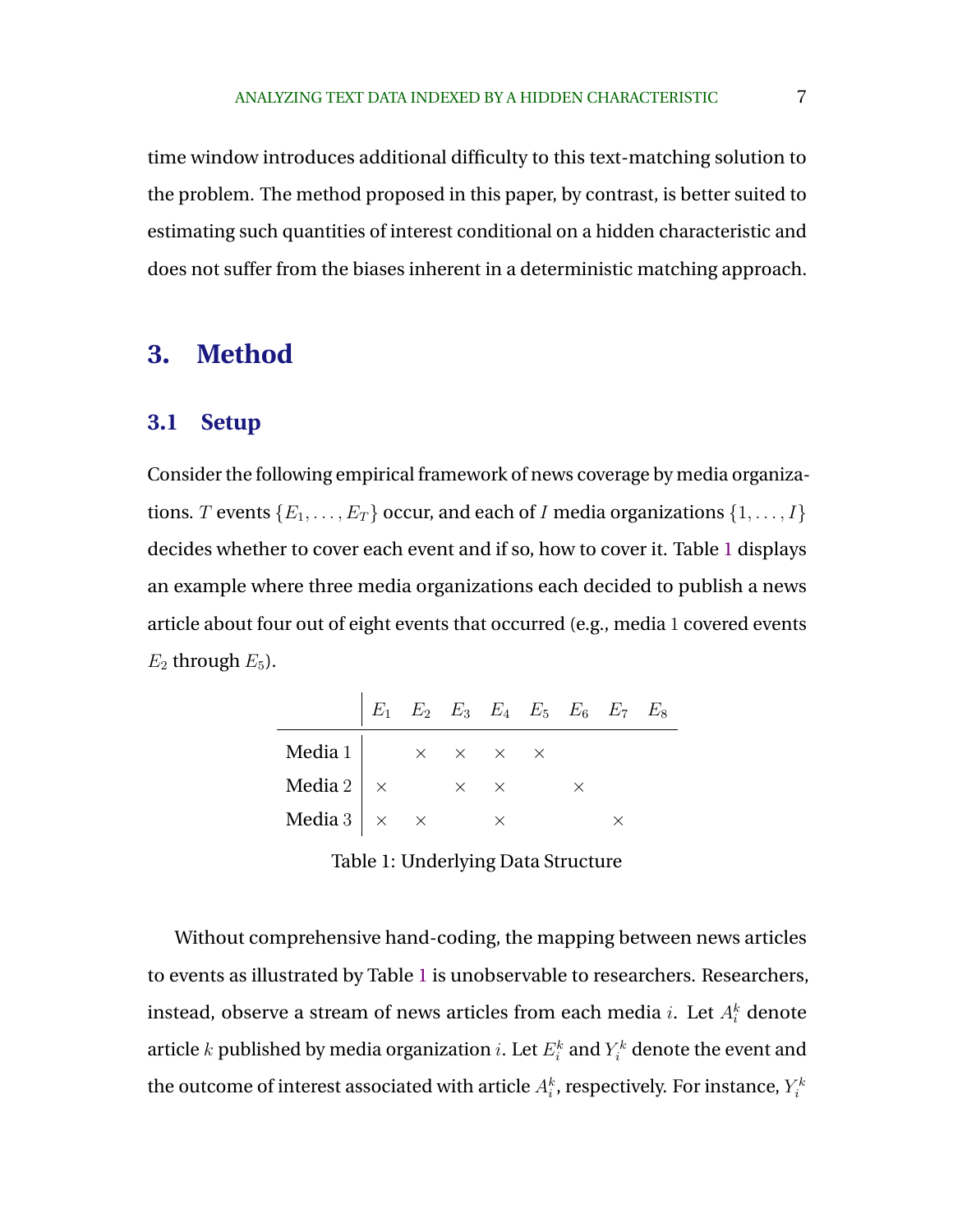is a measure of ideological leaning of article  $k$  by media  $i$  in the case of media bias.

# **3.2 Quantity of Interest**

This paper proposes a novel method to estimate quantities of interest taking the form  $\mathbb{E}[f(Y_i^k,Y_j^l)| g(E_i^k,E_j^l)]$ , i.e., quantities conditional on a hidden characteristic an event—which is unobservable without hand-coding.<sup>1</sup> Examples of such estimands include  $\mathbb{E}[Y_i^k | E_i^k \in C]$ , where  $C$  is some prespecified category, e.g., mean ideological leaning for media i's articles covering events in category C, and  $\mathbb{E}[ \mathcal{I}((Y_i^k, Y_j^l) = (1, 1)) | E_i^k, E_j^l \in T],$  where  $\mathcal I$  is the indicator function and  $T$  is some prespecified topic, e.g., the rate at which two articles, one from each media organization, on topic  $T$  are both prohibited from discussion. Hereafter, I focus on  $\mathbb{E}[f(Y_i^k,Y_j^l)|E_i^k=E_j^l],$  quantities of interest conditional on the same events, as the main application necessitates. But similar strategies in terms of estimation can be employed for quantities conditional on a hidden characteristic generally.

While estimating these quantities would be straightforward if one were to read and compare all pairs of articles and recover the underlying data structure, hand-coding at such scale is typically infeasible or undesirable in large text corpora.

 $^1$ Quantities of other forms may also be of interest. Unconditional quantities  $\mathbb{E}[f(Y_i^k, Y_j^l)]$ , e.g. difference in ideological leanings of articles between media  $i$  and media  $j$ , can be estimated by taking the sample mean. Conditional quantities  $\mathbb{E}[f(Y_i^k, Y_j^l)| g(X_i^k, X_j^l)]$ , where  $X_i^k$  denotes observable characteristics associated with article  $A_i^k$  such as author gender, can be estimated by sample mean for given values of observable characteristics nonparametrically, or parametrically via regressions.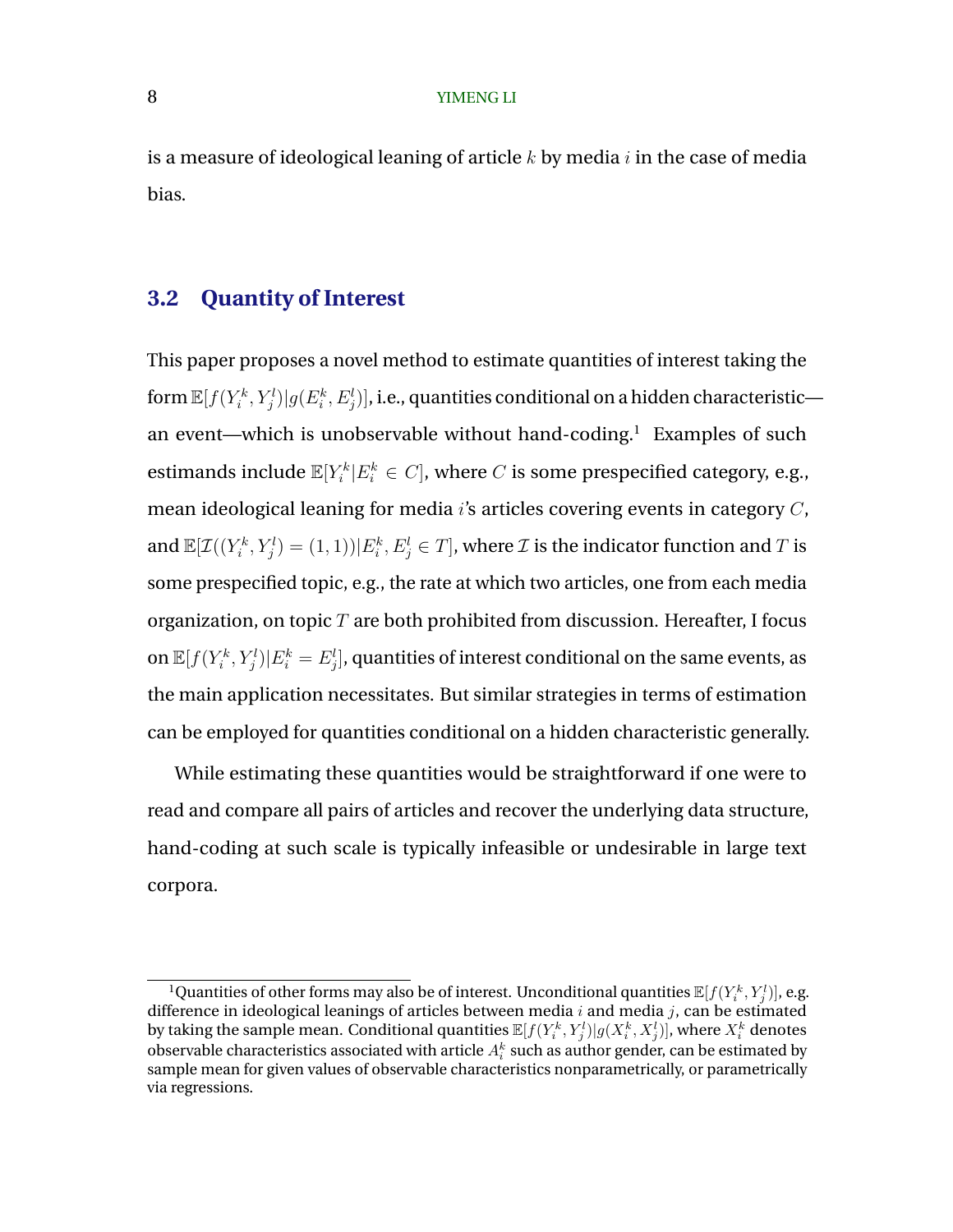### **3.3 What Constitutes an Event?**

News coverage is often more complicated than this simple setup. While some newsworthy stories are stand-alone, other news stories are developing with follow-ups. In other cases, significant or controversial speeches or activities often spark responses that may be worth coverage on their own. So what constitutes an event? While an event may be defined broadly, e.g., the Trump-Kim Vietnam Summit, or granularly, e.g., the Trump-Kim Vietnam Summit ended with no joint agreement, how researchers should specify events depends on the goal of the research. If researchers define events at a granular level, then ideological leanings conditional on the same event will differ only due to framing and assembling of details. On the other hand, when researchers specify events broadly to encompass circumstances like follow-ups and responses, then choices among developments or responses will also contribute to presentation bias.

The specification of events should be compatible with the substantive quantities of interest. The method, however, only requires researchers to consistently determine the event each news article covers, if he or she were to inspect the articles manually. Moreover, to estimate  $\mathbb{E}[f(Y_i^k, Y_j^l)|E_i^k = E_j^l],$  it suffices to determine whether two articles cover the same event according to researcher specified criteria.<sup>2</sup>

I shall make two additional remarks before proceeding. First, in the empirical framework, each news article is identified with one event. This is important as, eventually, quantities of interest need to be expressed in terms of news articles instead of underlying events that are unobservable without manual inspections. Theoretically, a news article covering multiple events should be

 $^2$ Similarly, to estimate  $\mathbb{E}[Y_i^k | E_i^k \in C]$ , where  $C$  is some prespecified category, it suffices to determine whether each article falls into category  $C$ .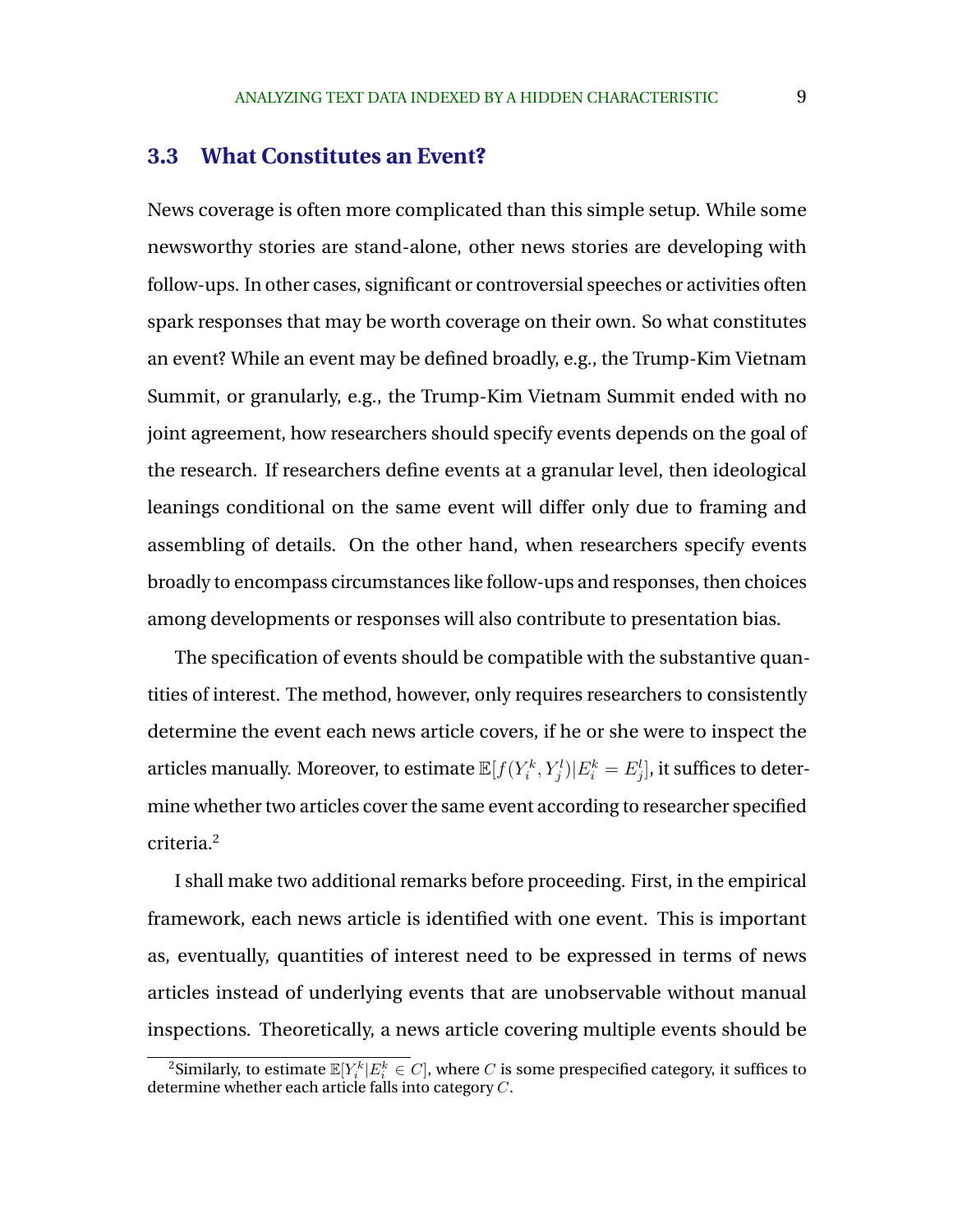split into multiple shorter pieces, but automatic splitting is likely infeasible. Operationally, most news articles have main themes, and I identify an article with the main event under coverage in the application. Second, the setup permits a media organization to publish multiple stories on an event.

### **3.4 Initial Pairing Procedure**

Quantities of interest, such as the difference in ideological leanings between news articles covering the same events and the difference in the rates of discussion prohibition or censorship between news posts on the same event, of form  $\mathbb{E}[f(Y_i^k, Y_j^l)|E_i^k = E_j^l],$  fundamentally concern pairs of articles rather than single articles. This feature of the estimands introduces a complication as all pairs of articles between two media organizations cannot ostensibly be considered to be statistically independent. For example, if a researcher defines an event at the most granular level so that each media organization publishes at most one article about each event, then article  $A_i^k$  and  $A_j^l$  covering the same event implies  $A_i^k$  and  $A_j^{l'}$  covering different events for all  $l'\neq l.$  This observation motivates the following iterative procedure pairing articles between media  $i$  and media  $j$ before subsequent statistical analysis.

The procedure takes a particular form of nearest-neighbor matching without replacement. It starts by computing a similarity measure  $s(A_i^k,A_j^l)$  between each pair of news articles  $(A_i^k,A_j^l),\,k=1,\ldots,K,\,l=1,\ldots,L.$  The method does not require a particular similarity measure to be chosen by the researcher. Examples of similarity measures include similarity based on structural topic models [\(Roberts et al.,](#page-30-0) [2020\)](#page-30-0) and cosine similarity over a Term-Document-Matrix-based (TDM-based) representation [\(Mozer et al.,](#page-30-0) [2020\)](#page-30-0). The procedure then finds the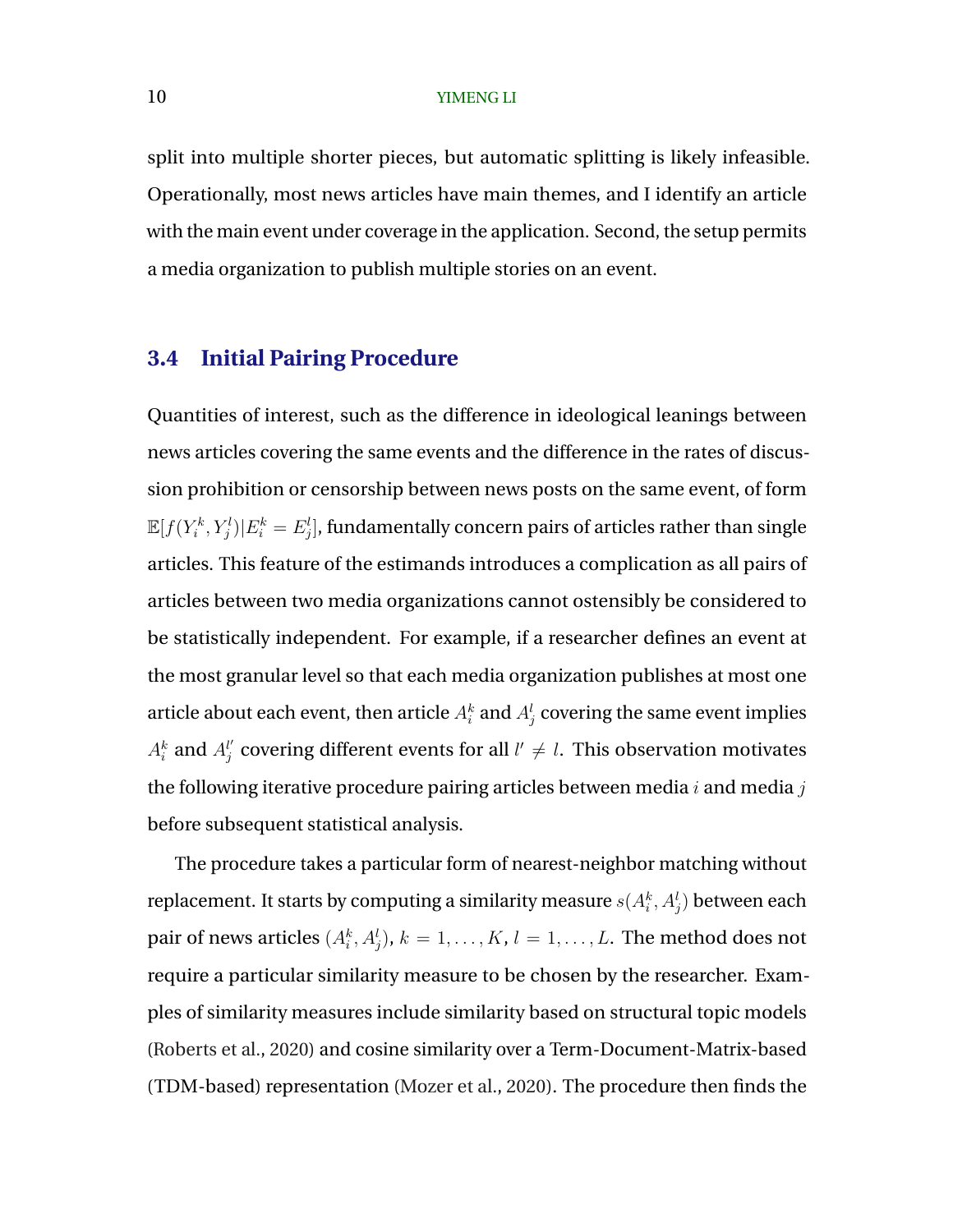<span id="page-10-0"></span>pair with the highest similarity, i.e.,  $(A_i^k, A_j^l)$  such that  $s(A_i^k, A_j^l) > s(A_i^{k'}$  $i^{k'}, A_j^{l'}$  $_{j}^{\mathit{l}^{\prime}})$  for all  $(k',l')\neq (k,l).$  I shall call  $(A_i^k,A_j^l)$  a candidate pair. After removing  $A_i^k$  and  $A_j^l$ from the pool of articles, the procedure repeats the previous step among pairs of remaining articles until exhausting all articles published by at least one media organization. This initial pairing procedure yields the candidate pairs of news articles  $(A_i^{k_1},A_j^{l_1}),\ldots,(A_i^{k_N},A_j^{l_N}).$  The method estimates  $\mathbb{E}[f(Y_i^k,Y_j^l)|E_i^k=E_j^l]$  by  $\mathbb{E}(f(Y_i^{k_n}, Y_j^{l_n})|E_i^{k_n} = E_j^{l_n}).$ 

While matching procedures such as nearest-neighbor matching have been used extensively to adjust for confounding or nonparametric preprocessing [\(Ho et al.,](#page-29-0) [2007\)](#page-29-0), it serves an entirely different purpose here. It is employed here to pick up pairs of news articles that (1) potentially (but not necessarily) cover the same event, and (2) do not involve the same article, and hence are plausibly independent conditional on observable characteristics. The following two propositions illustrate the theoretical properties of this procedure. The first proposition concerns a simple case where events are defined at the most granular level so that each media organization publishes at most one article about each event.

**Proposition 1.** Suppose  $E_i^k = E_j^l$  implies  $s(A_i^k, A_j^l) > s(A_i^k, A_j^{l'})$  $\binom{l'}{j}$  for all l'  $\neq$  l and  $s(A_i^k, A_j^l) > s(A_i^{k'}$  $a_i^{k'}, A_j^l$  ) for all  $k' \neq k$ .

*Then for all*  $(k, l)$  *such that*  $(k, l) \notin \{(k_1, l_1), \ldots, (k_N, l_N)\}$ *,*  $E_i^k \neq E_j^l$  *holds.* 

In words, the assumption says for each article  $A_i^k$  by media  $i$ , among media $j$  articles, the only article that potentially covers the same event is the one most similar to it (and similarly for each article  $A_j^l$  by media j). Under this assumption, the initial pairing procedure picks up precisely the pairs of articles that potentially cover the same event, and hence  $\mathbb{E}[f(Y_i^k, Y_j^l)|E_i^k = E_j^l] =$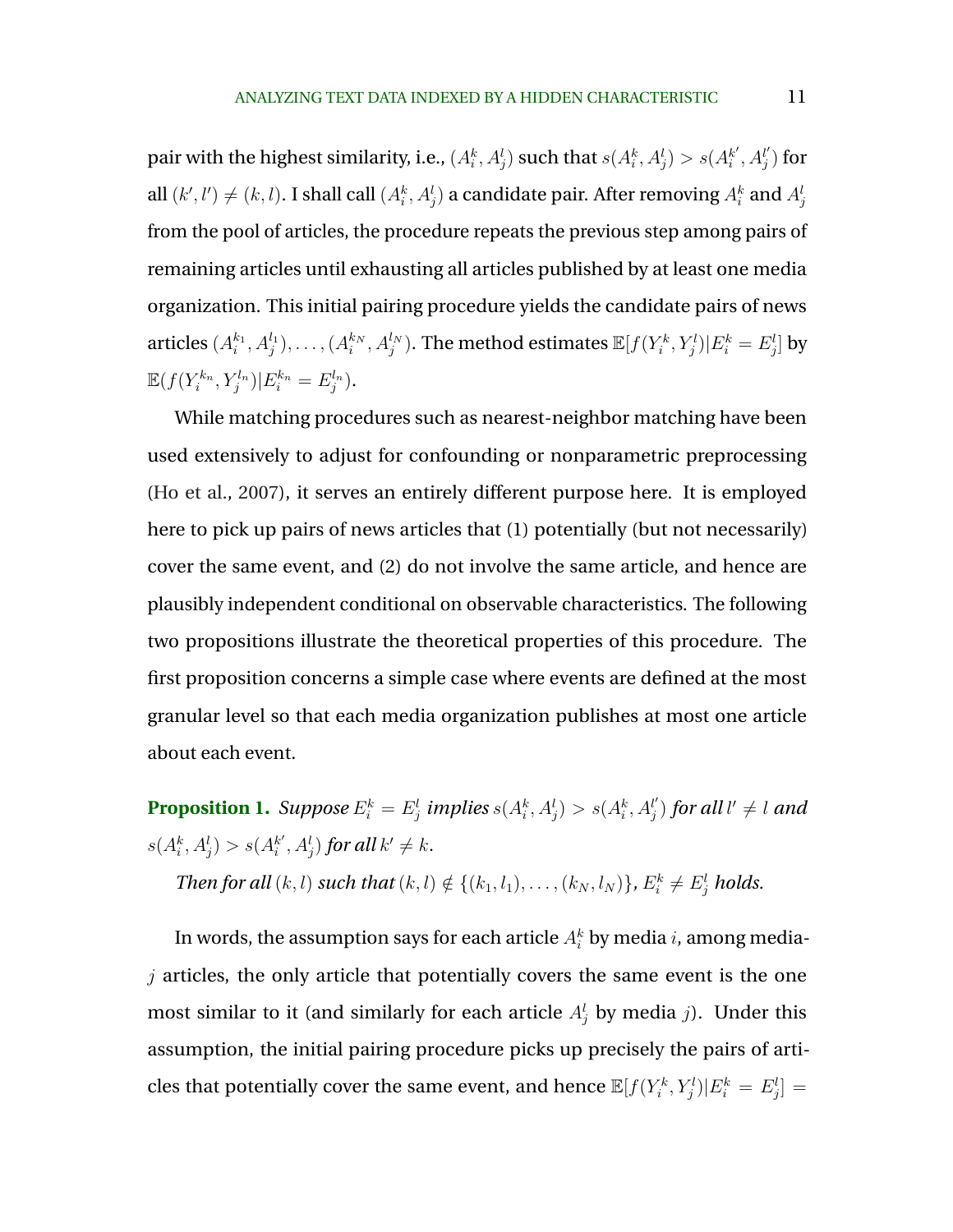<span id="page-11-0"></span> $\mathbb{E}(f(Y_i^{k_n}, Y_j^{l_n}) | E_i^{k_n} = E_j^{l_n}).$ 

When events are defined at a broader level, the assumption in Proposition [1](#page-10-0) does not hold. In fact, it is easy to see that no pairing procedure can pick up all pairs of articles that potentially cover the same event while ensuring these pairs only involve different articles.<sup>3</sup> In this case the initial pairing procedure, under a mild assumption, picks up no pair that cannot potentially cover the same event while pairing articles covering the same event in descending order of similarity, as the following proposition shows.

**Proposition 2.** Suppose  $E_i^k = E_j^l$  and  $E_i^k \neq E_j^{l'}$  $j^{l^{\prime}}_j$  imply  $s(A_i^k,A_j^l)>s(A_i^k,A_j^{l^{\prime}})$ j ) *and*  $E_i^k = E_j^l$  and  $E_i^{k'} \neq E_j^l$  imply  $s(A_i^k, A_j^l) > s(A_i^{k'}$  $_{i}^{k^{\prime}},A_{j}^{l}).$ 

*Then for all*  $(k, l)$  *such that*  $(k, l) \notin \{(k_1, l_1), \ldots, (k_N, l_N)\}$ *, one of the following holds:* (1)  $E_i^k \neq E_j^l$ ; (2)  $E_i^k = E_j^l$ , and for some  $l'$ ,  $(k, l') \in \{(k_1, l_1), \ldots, (k_N, l_N)\}$  $with s(A_i^k, A_j^l)$  $\{f^{l'}_{j})>s(A^{k}_{i},A^{l}_{j})$ ; (3)  $E^{k}_{i}=E^{l}_{j}$ , and for some  $k'$  ,  $(k',l)\in\{(k_{1},l_{1}),\ldots,(k_{N},l_{N})\}$ *with*  $s(A_i^{k'}$  $s'_{i}, A_{j}^{l}) > s(A_{i}^{k}, A_{j}^{l}).$ 

In words, the assumption states for each article  $A_i^k$  by media  $i$ , among media- $j$ articles, the ones that cover the same event are more similar to it than those covering different events (and similarly for each article  $A_j^l$  by media j). Under this assumption, if a pair of articles covering the same event is not selected in this initial pairing procedure, then at least one of them is paired with another more similar article covering the same event. In this case, the selection of pairs among articles covering the same event induces a wedge between  $\mathbb{E}[f(Y_i^k, Y_j^l)|E_i^k = E_j^l]$  and  $\mathbb{E}(f(Y_i^{k_n}, Y_j^{l_n}) | E_i^{k_n} = E_j^{l_n}).$  The wedge depends on  $f$  and the number of articles associated with each event. In the case of media bias where  $f(Y_i^k, Y_j^l) \equiv Y_i^k - Y_j^l,$ 

 $^3$ To see this, suppose media  $i$ 's articles  $A_i^k$  and  $A_i^{k'}$  and media  $j$ 's articles  $A_j^l$  and  $A_j^{l'}$  cover the same event. Then any pairing procedure yielding all pairs of articles that potentially cover the same event, which necessarily includes  $(A_i^{\v{k}},A_j^l)$ ,  $(A_i^k,A_j^{l'}), (A_i^{k'},A_j^{l}), (A_i^{k'},A_j^{l'})$ , features the same articles in candidate pairs.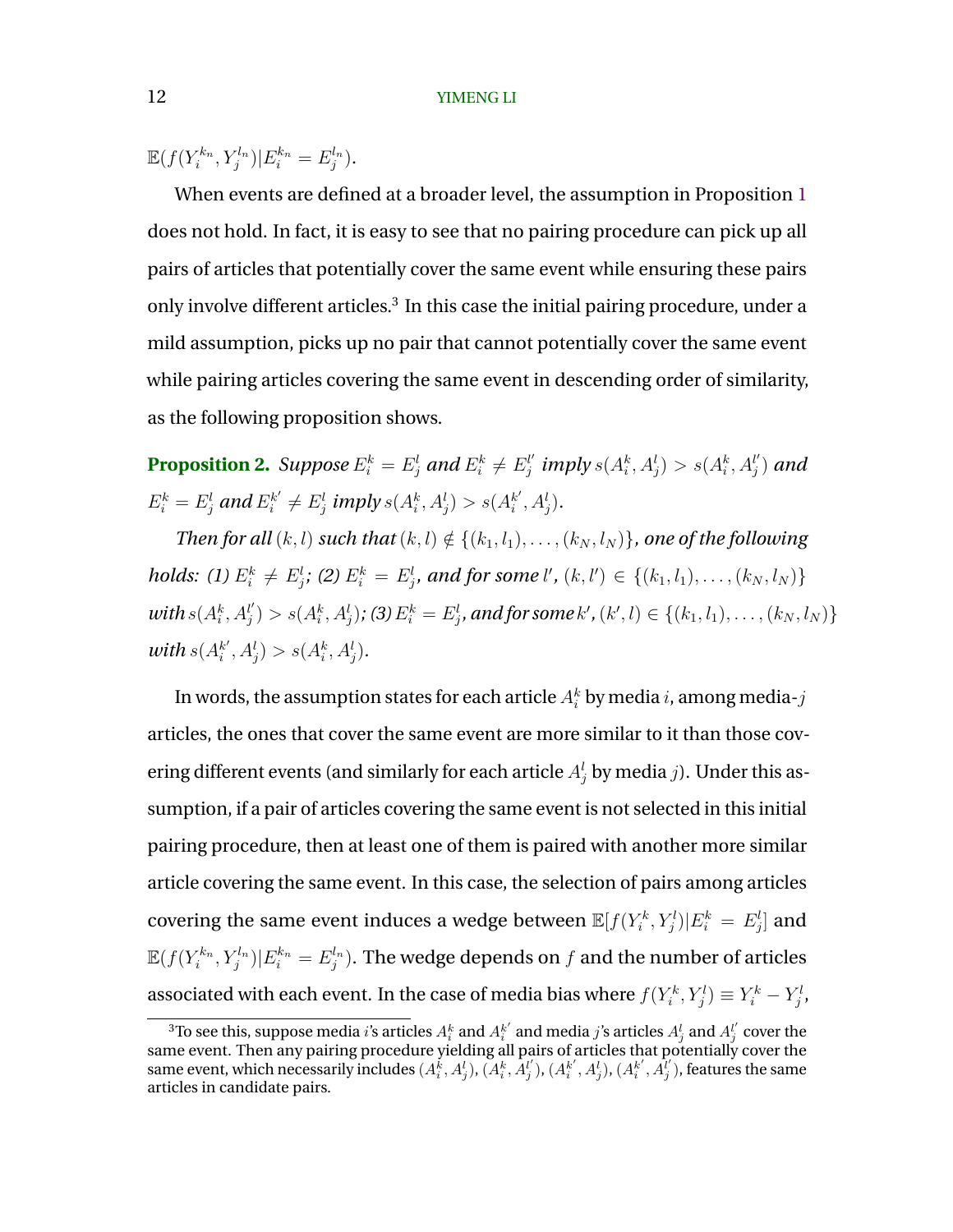the wedge will be smaller if the ideological leanings of a media organization's multiple articles on the same event are similar. The wedge will also be smaller if media  $i$  and media  $j$  publish a similar number of articles on events.

Metadata and substantive knowledge about the articles, such as timestamps and authors, can be incorporated in this initial pairing stage. For example, with a compatible definition of an event, researchers may plausibly assume that articles on different days cover different events. In the main application, I make this assumption to utilize the published date by pairing articles within a day. For other applications, researchers can also incorporate metadata into the similarity measure and implement a multidimensional version of the initial pairing procedure.

### **3.5 Estimation**

The candidate pairs of news articles  $(A_i^{k_1},A_j^{l_1}),\ldots,(A_i^{k_N},A_j^{l_N})$  yielded by the initial pairing procedure potentially but not necessarily cover the same event, and do not involve the same article in two distinct pairs. The method proceeds by an intuitive Bayes' rule calculation. To do so, let  $m_n\equiv m(A_i^{k_n},A_j^{l_n})\equiv \mathcal{I}(E_i^{k_n}=E_j^{l_n})$ denote the indicator for articles  $A_i^{k_n}$  and  $A_j^{l_n}$  covering the same event,  $s_n \equiv$  $s(A_i^{k_n},A_j^{l_n})$  the similarity measure as before, and  $y_n\equiv f(Y_i^{k_n},Y_j^{l_n})$  the outcome of interest. In the case of media bias,  $y_n=Y_i^{k_n}-Y_j^{l_n}$ , the difference in ideological leanings between articles  $A_i^{k_n}$  and  $A_j^{l_n}.$  While  $s_n$  and  $y_n$  are observable for all candidate pairs,  $m_n$  is unobservable without hand-coding. With these notations, Table [2](#page-13-0) displays the data structure after the initial pairing procedure.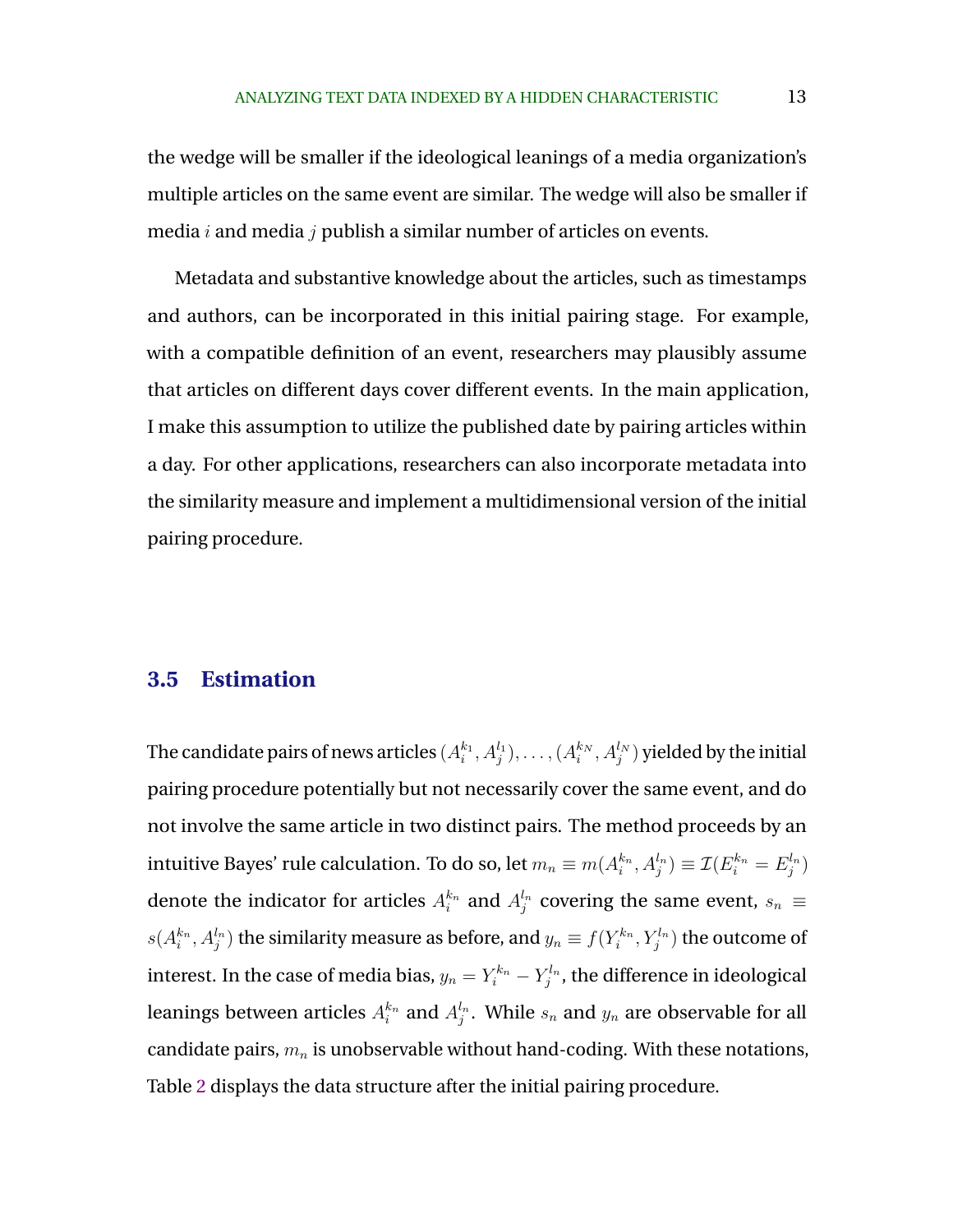<span id="page-13-0"></span>

|  |  |  | $1 \quad 2 \quad 3 \quad  \quad n \quad n+1 \quad  \quad N$                                                                                                    |  |
|--|--|--|----------------------------------------------------------------------------------------------------------------------------------------------------------------|--|
|  |  |  | $m \begin{array}{ cccccccccccc } \hline m & \text{NA} & \text{NA} & \text{NA} & \dots & \text{NA} & \text{NA} & \dots & \text{NA} \\\hline \end{array}$        |  |
|  |  |  | $\begin{array}{c ccccccccc} s & s_1 & s_2 & s_3 & \dots & s_n & s_{n+1} & \dots & s_N \ y & y_1 & y_2 & y_3 & \dots & y_n & y_{n+1} & \dots & y_N \end{array}$ |  |
|  |  |  |                                                                                                                                                                |  |

Table 2: Data Structure after Initial Pairing Procedure

Using Bayes' rule, I can calculate  $\mathbb{E}(f(Y_i^{k_n}, Y_j^{l_n}) | E_i^{k_n} = E_j^{l_n})$  as

$$
\mathbb{E}(f(Y_i^{k_n}, Y_j^{l_n})|E_i^{k_n} = E_j^{l_n}) = \mathbb{E}(y|m = 1)
$$
  
= 
$$
\frac{\int y \cdot f(y, m = 1) dy}{\Pr(m = 1)}
$$
  
= 
$$
\frac{\int y \cdot \int f(y, m = 1, s) ds dy}{\int f(m = 1, s) ds}
$$
  
= 
$$
\frac{\int \int y \cdot \Pr(m = 1|s, y) f(s, y) ds dy}{\int \Pr(m = 1|s) f(s) ds},
$$
  
(1)

with a natural estimator given by its sample analogue

$$
\hat{\mathbb{E}}(f(Y_i^{k_n}, Y_j^{l_n}) | E_i^{k_n} = E_j^{l_n}) = \hat{\mathbb{E}}(y|m=1) = \frac{\sum_{n=1}^N y_n \hat{\Pr}(m_n = 1 | s_n, y_n)}{\sum_{n=1}^N \hat{\Pr}(m_n = 1 | s_n)}.
$$
 (2)

Notice that in Equation 2, both  $Pr(m = 1|s)$ , the probability of two articles covering the same event conditional on a given level of similarity, and  $Pr(m =$  $1|s, y$ , the probability conditional on similarity s and outcome y, need to be estimated from the data. To estimate these quantities, the researcher selects a subset of news articles, say  $\{1, \ldots, n\}$ , and determines whether each pair covers the same event, and Table [3](#page-14-0) displays the data structure with this labeled subset.

With the labeled subset in place,  $Pr(m = 1|s)$  and  $Pr(m = 1|s, y)$  can be estimated either nonparametrically by local polynomials or regression splines,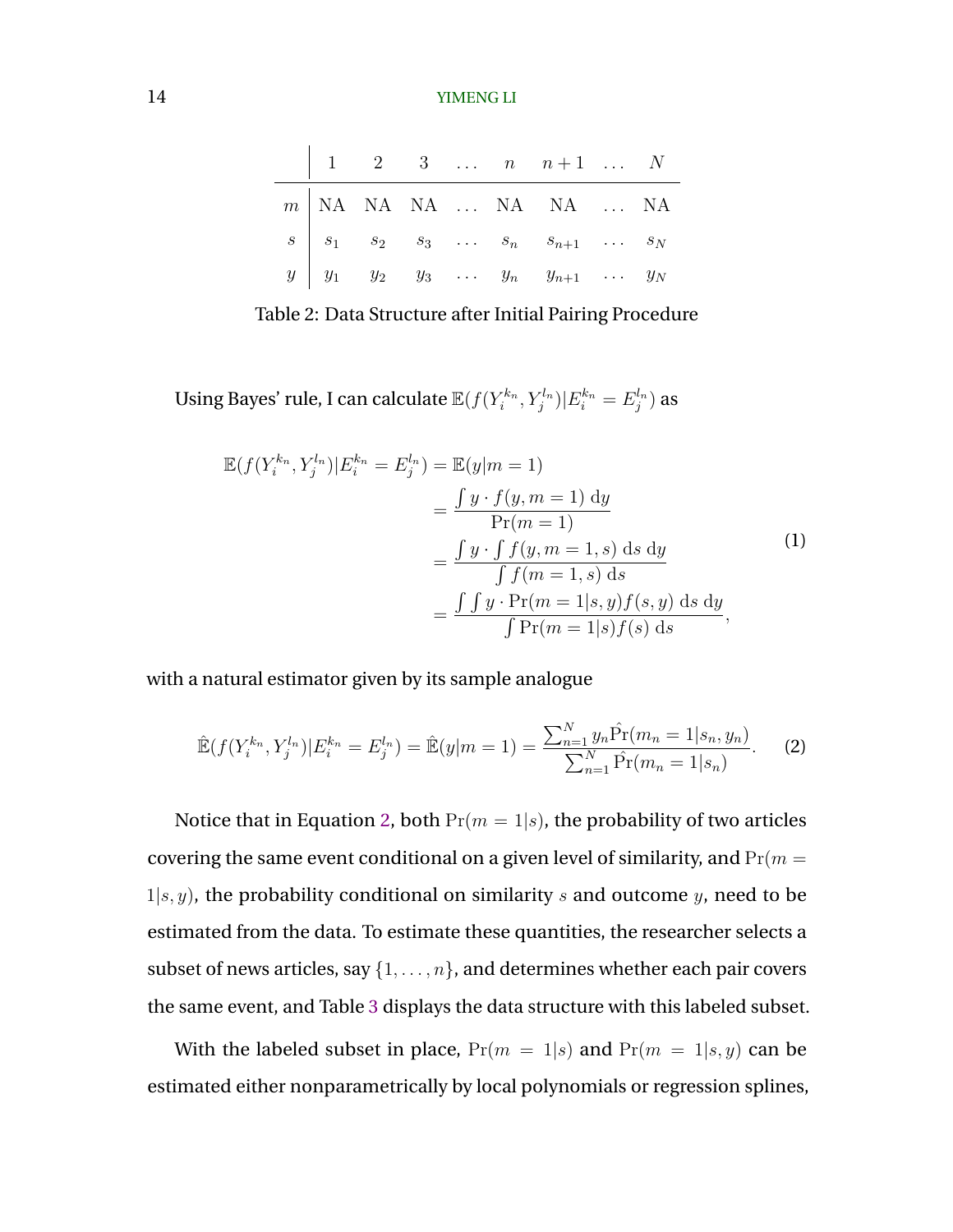<span id="page-14-0"></span>

|  |  |  | $\begin{array}{ c c c c c c } \hline 1 & 2 & 3 & \dots & n & n+1 & \dots & N \\ \hline \end{array}$                                                                                                                                   |  |
|--|--|--|---------------------------------------------------------------------------------------------------------------------------------------------------------------------------------------------------------------------------------------|--|
|  |  |  | $\begin{array}{c cccccccc}\nm & m_1 & m_2 & m_3 & \dots & m_n & \text{NA} & \dots & \text{NA} \\ s & s_1 & s_2 & s_3 & \dots & s_n & s_{n+1} & \dots & s_N \\ y & y_1 & y_2 & y_3 & \dots & y_n & y_{n+1} & \dots & y_N\n\end{array}$ |  |
|  |  |  |                                                                                                                                                                                                                                       |  |
|  |  |  |                                                                                                                                                                                                                                       |  |
|  |  |  |                                                                                                                                                                                                                                       |  |

Table 3: Data Structure with Labelled Subset

or parametrically by logistic regressions. When estimating these quantities nonparametrically, imposing plausible assumptions such as monotonicity in s and y can improve efficiency.

While selecting the subset to label via simple random sampling suffices to give a consistent estimate, stratified sampling is preferable for estimation efficiency. This consideration is particularly relevant when a large fraction of candidate pairs have similarity close to one or zero, as these pairs almost always or never cover the same event, respectively.

# **3.6 Comparison to Deterministic Matching**

Another way to understand my method is to compare it to a deterministic matching procedure employed in the literature [\(Mozer et al.,](#page-30-0) [2020\)](#page-30-0). The deterministic matching procedure also starts by computing a similarity measure  $s(A_i^k,A_j^l)$  between each pair of news articles. It proceeds by, for each article  $A_i^k$ , finding the article by media  $j$  that is most similar to it, i.e.,  $A_j^l$  such that  $s(A_i^k,A_j^l)>s(A_i^k,A_j^{l^{\prime}})$  $\binom{l'}{j}$ for all  $l'\neq l.$  The deterministic matching procedure declares  $(A_i^k,A_j^l)$  to be a match if and only if  $s(A_i^k,A_j^l)\geq\underline{s}$  for some prespecified threshold  $\underline{s}$ , which could be −∞. It estimates the quantity of interest by taking the sample analog among matched pairs. In other words, the deterministic matching procedure estimates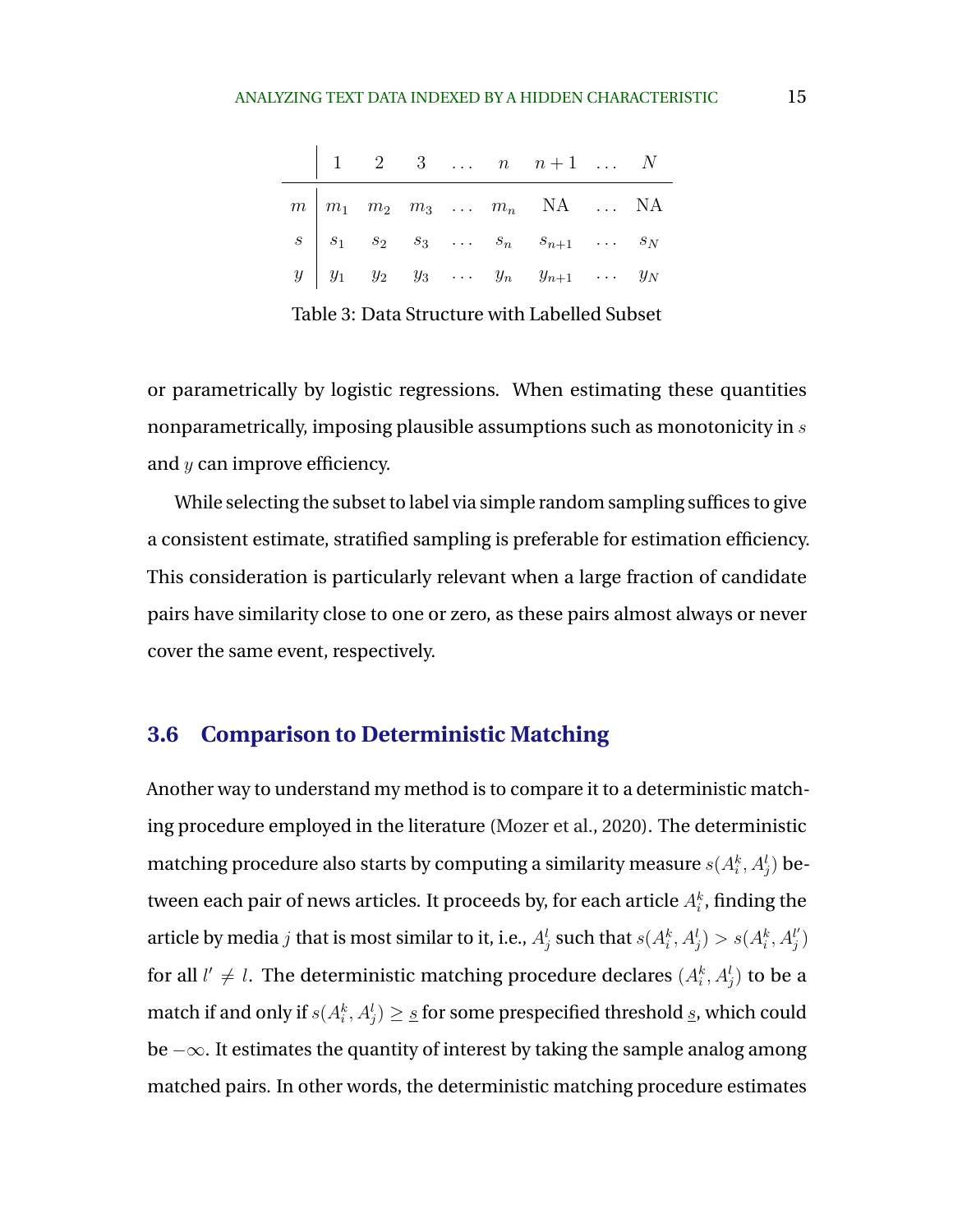$\mathbb{E}[f(Y_i^k,Y_j^l)|E_i^k=E_j^l]$  by  $\mathbb{E}[f(Y_i^k,Y_j^l)|s(A_i^k,A_j^l)>\max(s(A_i^k,A_j^l))]$  $j'$ , <u>s</u>),  $\forall l' \neq l$ .<sup>4</sup>

The deterministic matching procedure has the advantage of saving the timeconsuming process of hand-coding. Bias, however, is built in the procedure as it neglects the correlation between similarity and the outcome of interest. In other words, among pairs of news articles covering the same event, the ones with higher similarity are not a random subset. In the extreme, in the case of media bias, the almost identical ones are by construction very similar in terms of ideological leaning.

The threshold  $s$  is a critical tuning parameter in the implementation of the deterministic matching procedure. In practice, researchers have set −∞ or arbitrary percentiles of the distribution of text similarity between all pairs of articles as the threshold. The choice of  $s$ , however, governs the direction and magnitude of the bias of the estimate. A stringent matching criterion with a high threshold leads to misses of pairs of news articles covering the same event. Among true matches, only those that are sufficiently similar are detected. A slack matching criterion with a low threshold instead picks up false matches, i.e., pairs of articles covering different stories, biasing the estimate to the quantity unconditional on the event covered.

In the application, it will become clear that the distributions of similarity between pairs of articles are smooth. For an intermediate range of similarity, some pairs cover the same event while others do not. Instead of a zero-one coding depending on whether the similarity measure is a larger than an arbitrary threshold, my method assigns a probability to each candidate pair covering the

<sup>&</sup>lt;sup>4</sup>This expression assumes the researcher starts with media organization  $i$  and for each article  $A_i^k$ , finds the article by media j that is most similar to it. If the researcher starts with media j instead, then the expression becomes  $\mathbb{E}[f(Y_i^k, Y_j^l)|s(A_i^k, A_j^l) > \max(s(A_i^{k'}, A_j^l), \underline{s}), \forall k' \neq k].$ Alternatively, [Mozer et al.](#page-30-0) [\(2020\)](#page-30-0) starts with a sample of articles from each media organization.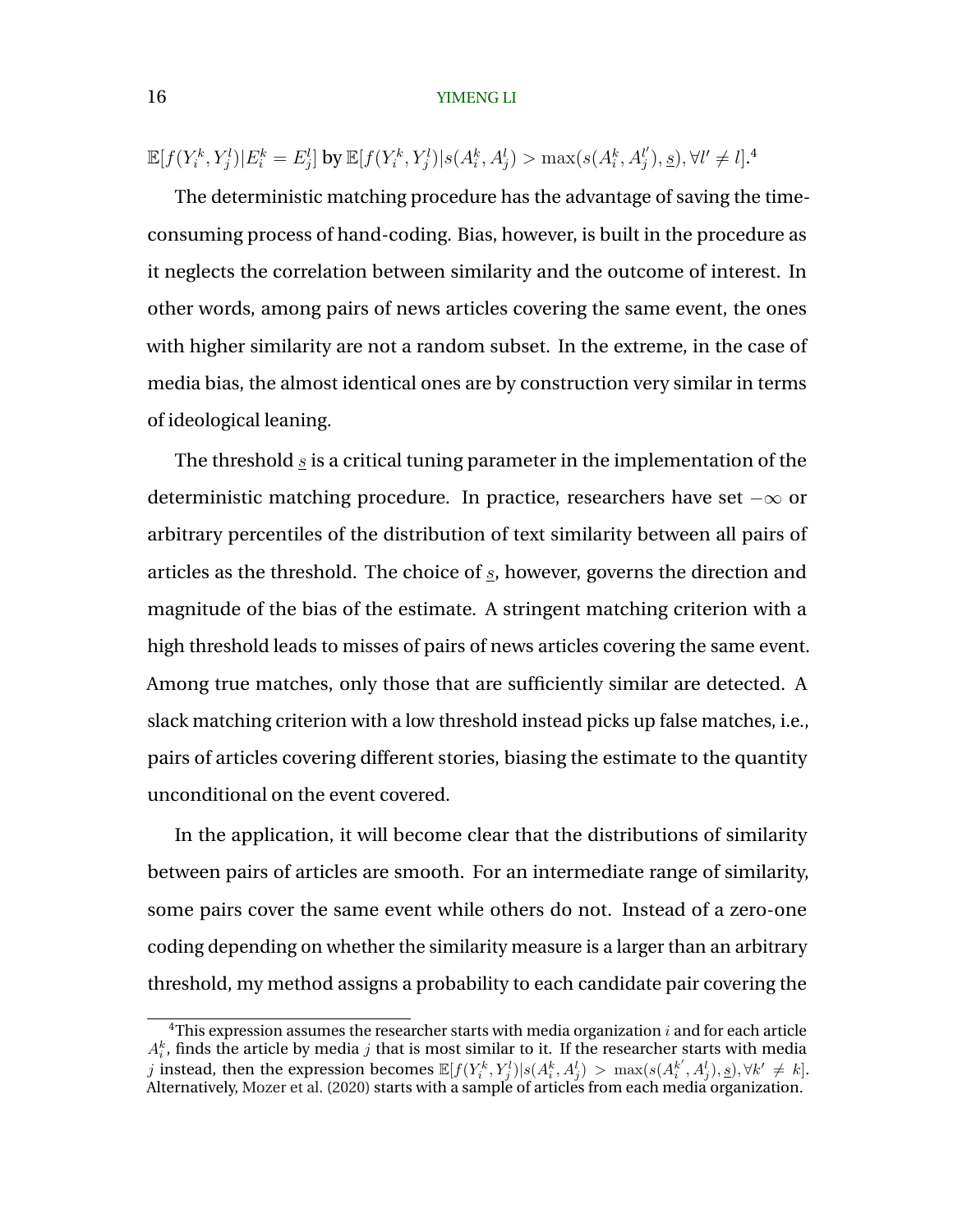<span id="page-16-0"></span>same event and incorporate these probabilities to obtain a consistent estimate via a Bayes' rule calculation. Unlike the deterministic matching procedure, it statistically takes into account the correlation between similarity and the outcome of interest conditional on whether two articles cover the same event.

# **4. Application: Media Bias in the U.S.**

### **4.1 Media Bias in the U.S.**

Scholars, journalists, political elites, and voters have continuously engaged in debates about partisan bias in the news. According to Pew (2018), 68% of U.S. adults think news organizations tend to favor one side when presenting the news on political and social issues, and only 30% believe all sides are dealt with fairly.

In a comprehensive review of the partisan media bias in presidential election campaigns, [D'Alessio and Allen](#page-28-0) [\(2000\)](#page-28-0) theorize media bias to be of three types: gatekeeping bias, coverage bias, and statement bias. A closely related definition, yet more applicable to political news coverage generally, is put forth by [Groeling](#page-29-0) [\(2013\)](#page-29-0). Based on his categorization, "selection bias" refers to choosing news stories that favor one party over the other. In contrast, "presentation bias" involves composing news stories that skew the content of those resulting stories. If a viewer follows the complete news coverage from a single media outlet, then they are subject to the total bias. However, as I argued above, the impact of these two components will, in general, interacts with the way different consumers of news acquire political information. Some previous works have looked at "presentation bias" or "selection bias" in particular topic domains: [Morris and Francia](#page-29-0) [\(2010\)](#page-29-0) compare Fox News and CNN's coverage of the 2004 national party conventions;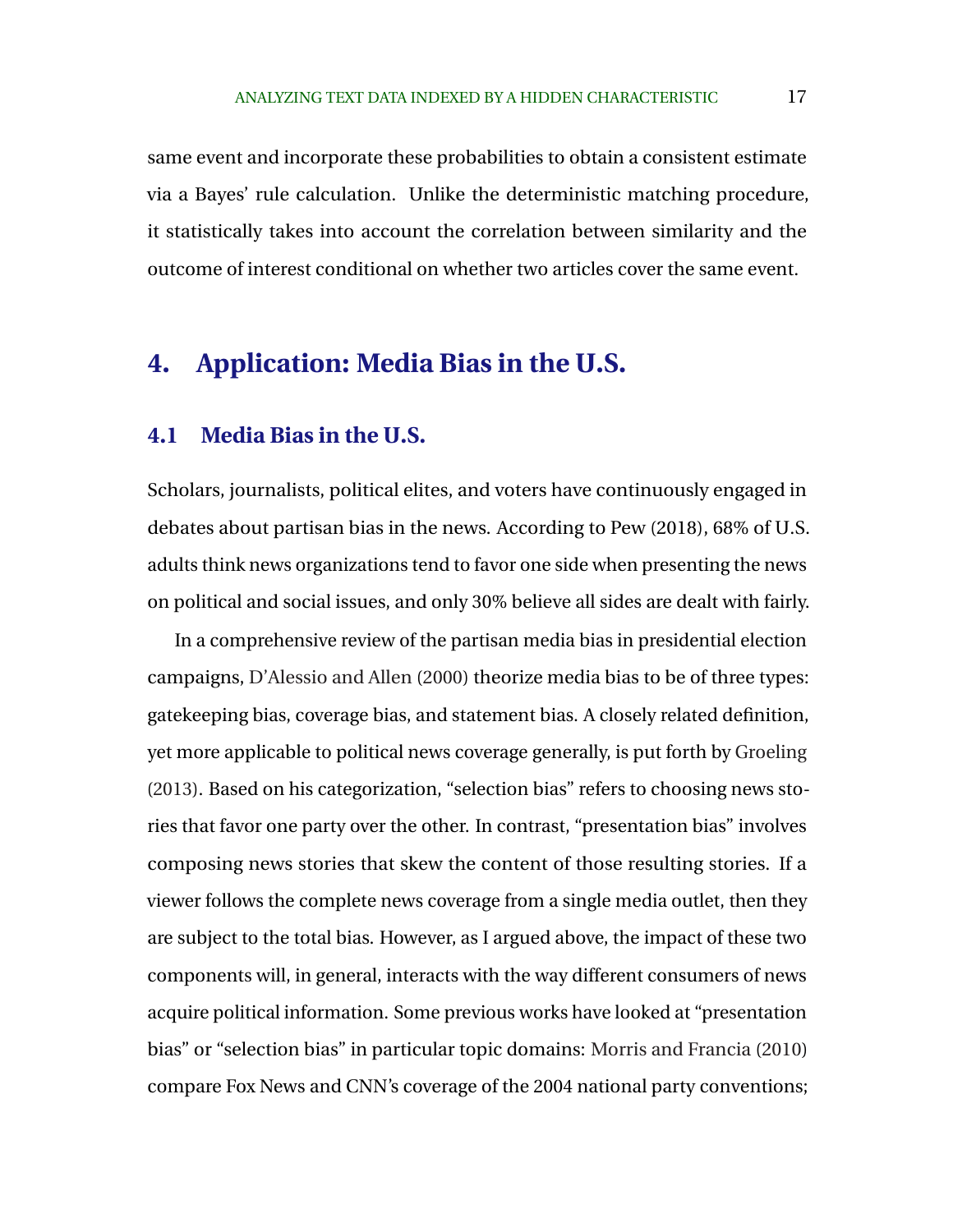[Larcinese et al.](#page-29-0) [\(2011\)](#page-29-0) focus on coverage of economic statistics and compare which stories are produced by which news organizations.

Adopting a different approach, [Budak et al.](#page-28-0) [\(2016\)](#page-28-0) recruit a large number of Amazon Mechanical Turk workers to assign partisanship scores to a sample (9%) of news articles pertaining to political events, where the pool of political news articles was identified via a supervised learning algorithm from all news articles published by 15 news sites in  $2013<sup>5</sup>$ . The scores are on a scale of one to five, capturing the articles' favorability toward the Democratic party and the Republican party, respectively. They find that the reportings of U.S. politics by major news outlets online are considerably more similar than generally thought.

### **4.2 Text-Based Measure of Article Ideological Leanings**

In their seminal work, [Gentzkow and Shapiro](#page-28-0) [\(2010\)](#page-28-0) measure the ideological leanings of newspapers by comparing phrase frequencies in the newspapers with phrase frequencies in congressional speeches by congresspeople. [Martin and](#page-29-0) [Yurukoglu](#page-29-0) [\(2017\)](#page-29-0) adopt this approach to measure ideologies of major cable news channels (CNN, Fox News, and MSNBC). The text-based measure of ideological leanings at the media level has the advantage of scalability. It also avoids the subjectivity problem involving a priori determinations of what constitutes favorable coverage of a particular party associated with traditional content analyses [Groeling](#page-29-0) [\(2013\)](#page-29-0).

Fitting a predictive model of ideologies based on phrase frequencies in congressional speeches and applying it to news articles, however, is considerably

<sup>&</sup>lt;sup>5</sup>[Budak et al.](#page-28-0) [\(2016\)](#page-28-0) describe the sampling procedure as: "[s]pecifically, for every day in 2013, we randomly selected two political articles, when available, from each of the 15 outlets we study, with sampling weights equal to the number of times the article was visited by our panel of toolbar users."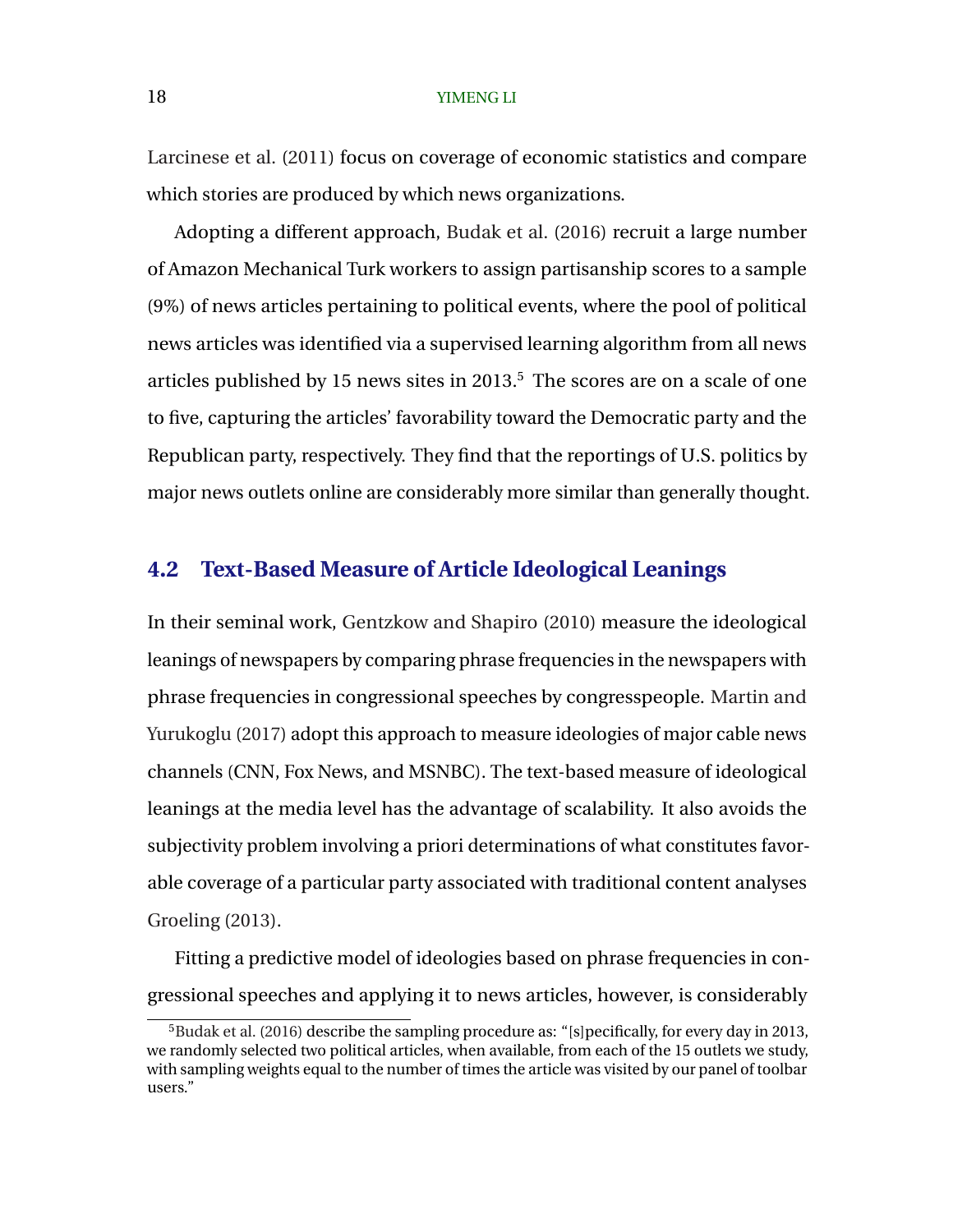more difficult at the article level than at the media level. Instead, I build on the core idea of this text-based approach—comparing the news articles to congressional speeches—but construct a different text-based measure of ideological leanings at the article level for media organizations. In particular, I consider the posterior probability that an observer with a neutral prior assigns to the speaker being a Republican after hearing the utterance of a single partisan phrase as if the article were a speech given by a congressperson. This measure is inspired by an idea recently proposed by [Gentzkow et al.](#page-28-0) [\(2019\)](#page-28-0), where they define partisanship in congressional speeches to be the ease at which an observer could infer a congressperson's party from a single utterance.

To do so, I first downloaded the congressional record of the 115th Congress, extracted non-procedural speeches given by U.S senators and representatives, and processed them to obtain phrase counts of each congressperson. Details of these steps are in Section [A.2.](#page-33-0) Let  $q_p^D$  and  $q_p^R$  be the probabilities that a speaker affiliated with the Democratic party and the Republican party uses phrase  $p$ , respectively. Denote  $\rho_p\equiv q_p^R/(q_p^R+q_p^D)$  to be the posterior belief that an observer with a neutral prior assigns to a speaker being Republican if the speaker utters phrase p. Following [Gentzkow and Shapiro](#page-28-0) [\(2010\)](#page-28-0) and [Martin and Yurukoglu](#page-29-0) [\(2017\)](#page-29-0), I restrict attention to 2,000 phrases with the highest  $\chi^2$ -statistic among those satisfying minimal occurrence conditions in the congressional record and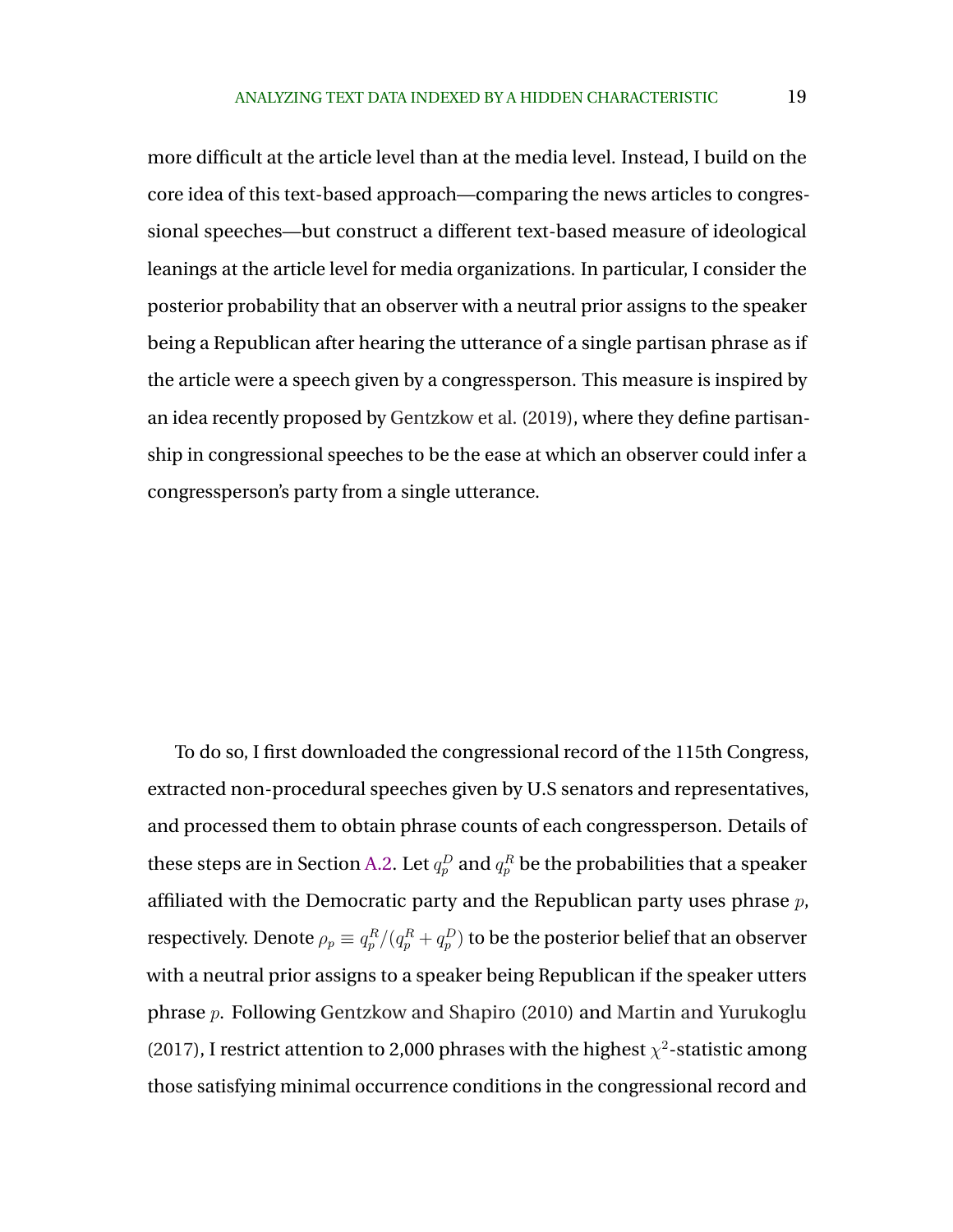news articles.<sup>67</sup> I then followed a similar procedure to obtain phrase counts of each political news article. Denoting by  $q_{ip}^k$  the probability that article  $A_i^k$ uses phrase  $p$  among the 2,000 partisan phrases, the proposed measure  $Y_i^k$ of ideological leaning of article  $k$  published by media  $i$  takes the form  $Y_i^k \equiv$  $\sum_{j=1}^{1000} q_{ip}^k \rho_p$ .

# **4.3 Implementation**

The total media bias  $\mathbb{E}(Y_i^k-Y_j^l)$ , unconditional on the event under coverage, can be straightforwardly estimated by taking the sample analog  $\sum_{k\in K}Y_i^k - \sum_{l\in L}Y_j^l.$ To obtain the presentation bias  $\mathbb{E}[Y_i^k-Y_j^l|E_i^k=E_j^l],$  the difference in ideological leanings between media  $i$  and  $j$  conditional on covering the same event, my method proceeds in two steps laid out in Section [3.](#page-6-0) I shall next explain the particular choices made in the pairing and estimation steps.

Following the same procedure used to get the phrase counts, I obtain the word counts of each political news article. I choose the cosine distance over the term frequency-inverse document frequency (TF-IDF) weighted term-document matrix (TDM) representation as the similarity measure between each pair of articles.<sup>8</sup> To take advantage of available article metadata on the initial publication

$$
\chi_j^2 = \frac{(f_p^R f_{\sim p}^D - f_p^D f_{\sim p}^R)^2}{(f_p^R + f_p^D)(f_p^R + f_{\sim p}^R)(f_p^D + f_{\sim p}^D)(f_{\sim p}^R + f_{\sim p}^D)}.
$$

 $^6$ The Gentzkow-Shapiro  $\chi^2$ -statistic is a test statistic for the null hypothesis that the propensity to use phrase  $p$  is equal for Democrats and Republicans, if phrase frequencies in congressional speeches by congresspeople are drawn from party-specific multinomial distributions. To be precise, let  $f^D_p$  and  $f^R_p$  denote the total number of times Democrats and Republicans use phrase  $p$ , respectively, and  $f^D_{\sim p}$  and  $f^R_{\sim p}$  denote the total occurrence of phrases that are not phrase  $j$ spoken by Democrats and Republicans, respectively. Then

 $7$ The minimal occurrence conditions imposed on phrases are: (1) spoken at least ten times during the 115th congress, and (2) used at least three times by each media organizations during the sample period.

 $^8$ To be precise, let  $f_{iw}^k$  be the total number of times word  $w$  appears in article  $A_i^k$ , known as the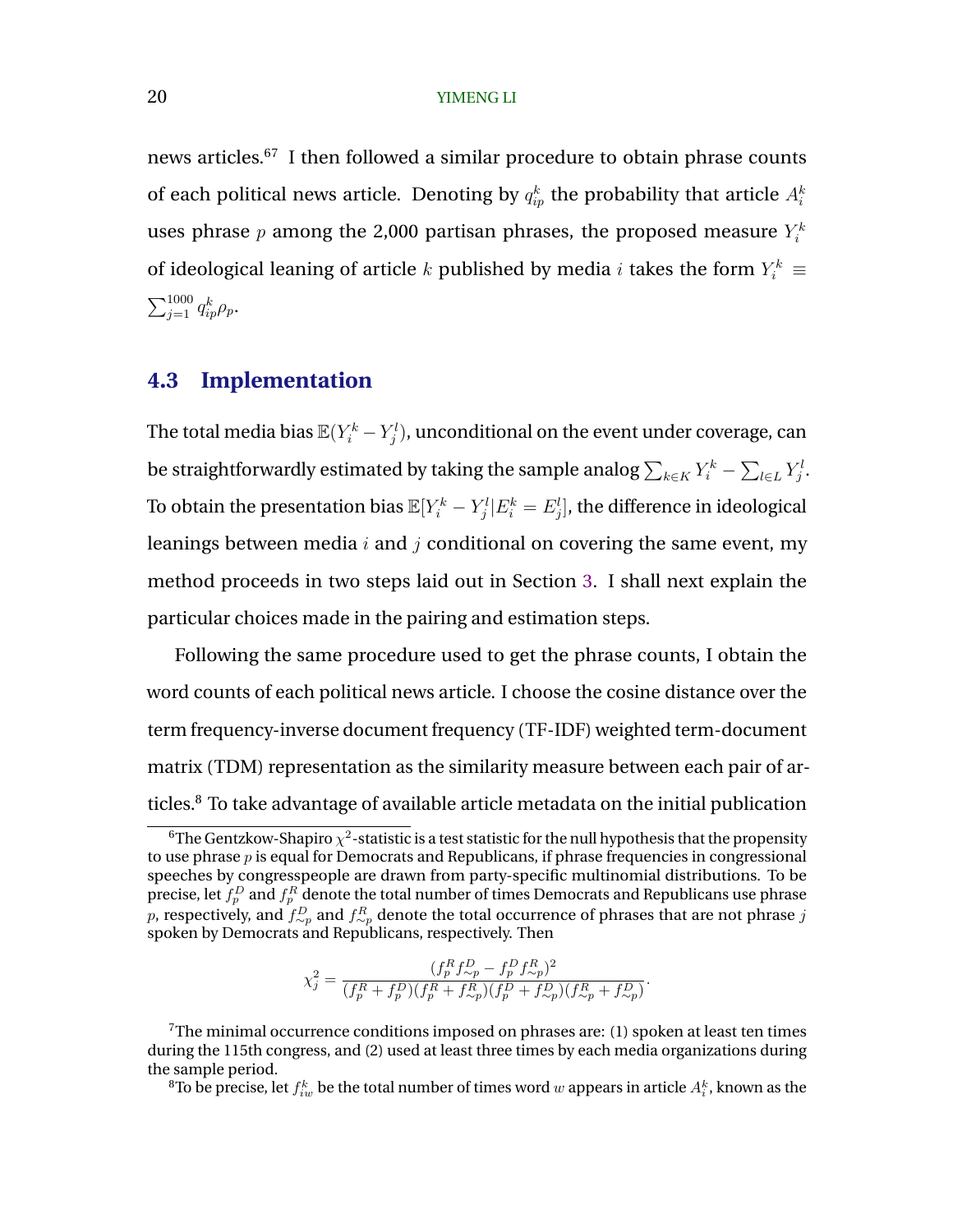<span id="page-20-0"></span>date, I form candidate pairs within a day in the initial pairing procedure.

To estimate  $\hat{{\mathbb E}}(Y_i^{k_n}-Y_j^{l_n}|E_i^{k_n}=E_j^{l_n})=\sum_{n=1}^Ny_n\hat{\Pr}(m_n=1|s_n,y_n)\cdot[\sum_{n=1}^N\hat{\Pr}(m_n=1|s_n,z_n)]$  $(1|s_n)]^{-1}$ , I draw a random sample and label whether each sample candidate pair covers the same event. To get  $\hat{Pr}(m_n = 1|s_n)$  and  $\hat{Pr}(m_n = 1|s_n, y_n)$ , I adopt logistic specifications, including the difference in ideological leanings, the difference squared and their interactions with text similarity in the latter case.

## **4.4 Results**

I compare ideological leanings between political news articles published online by three pairs of media organizations: cable news CNN and Fox News, newspapers New York Times and Wall Street Journal, and news websites HuffPost and Breitbart between May 2018 and April 2019. I also conduct two comparisons across media types, between the *New York Times* with CNN and Fox News.

|                  | N     | N with Score |       |       | Mean Score Std. Error Median Score |
|------------------|-------|--------------|-------|-------|------------------------------------|
| CNN              | 11276 | 11225        | 0.394 | 0.001 | 0.383                              |
| <b>Fox News</b>  | 8734  | 8707         | 0.404 | 0.001 | 0.395                              |
| <b>NYT</b>       | 4093  | 4091         | 0.349 | 0.001 | 0.337                              |
| WSJ              | 2185  | 2183         | 0.361 | 0.002 | 0.348                              |
| HuffPost         | 8317  | 8272         | 0.376 | 0.001 | 0.366                              |
| <b>Breitbart</b> | 12081 | 11738        | 0.429 | 0.001 | 0.421                              |

Table 4: Total Differences in Ideological Leanings

"term frequency". Denote by  $D_{total}$  the total number of articles and by  $D_w$  the number of articles containing word w. Then the "inverse document frequency" idf<sub>w</sub> is given by  $log(D_{total}/D_w)$ . Multiplying term frequency  $f_{iw}^k$  by inverse document frequency  ${\rm idf}_w$  yields TF-IDF  $\tilde{f}_{iw}^{\tilde{k}}$  , which can be collected to a vector  $\tilde{f}_i^k$  . The cosine distance over the TF-IDF weighted TDM representation is computed as  $s(A_i^k, A_j^l) \equiv \cos(\tilde{f}_i^k, \tilde{f}_j^l)$ .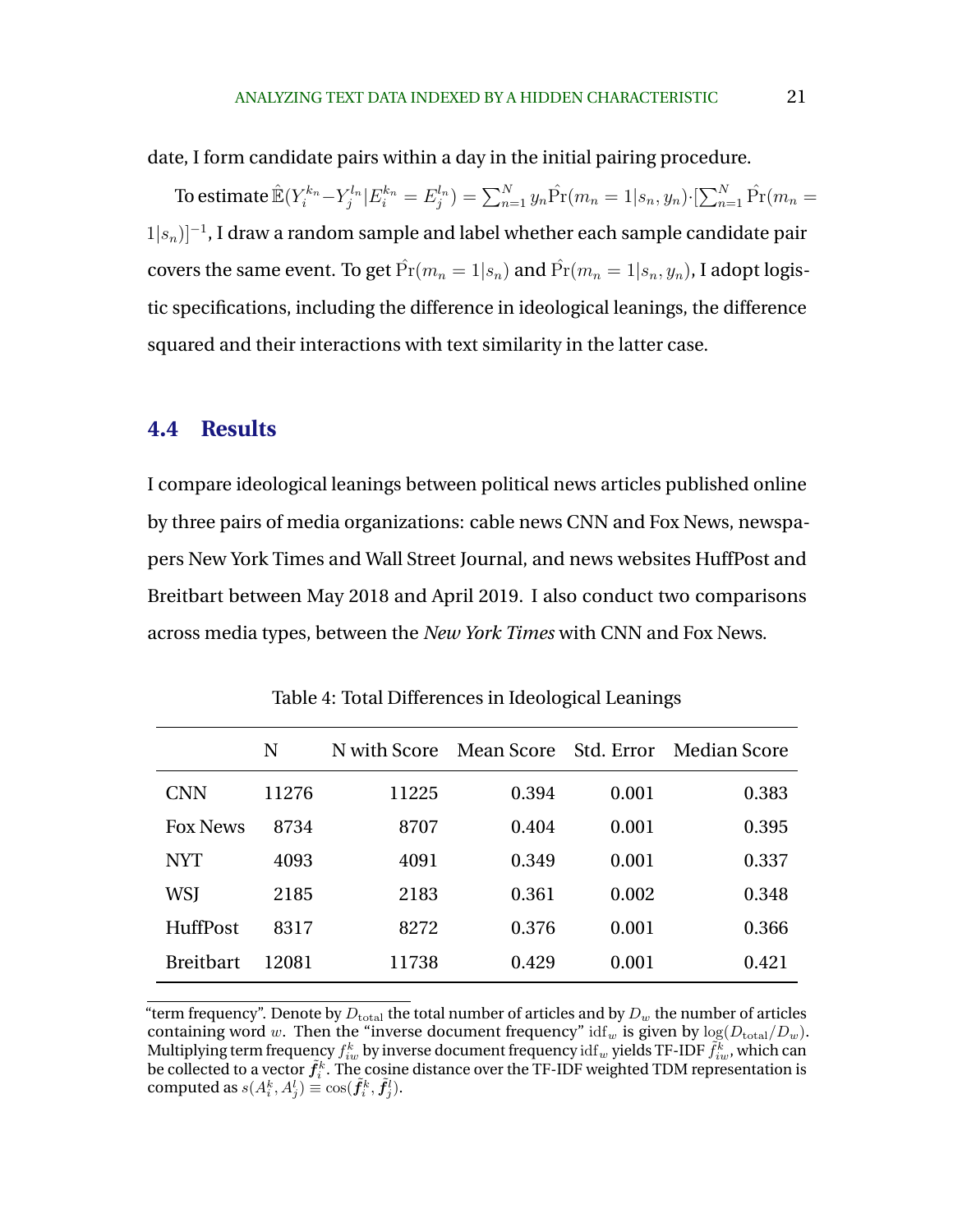Table [4](#page-20-0) displays the summary statistics of the ideological leanings of political news articles according to the text-based measure. Newspapers, the *New York Times* and the *Wall Street Journal*, have fewer but longer articles on their websites than both cable news networks and online news sites. Consistent with previous research, I find, on average, articles published by Fox News, the *Wall Street Journal*, and Breitbart are ideologically located to the right of CNN, New York Times, and HuffPost, respectively. This pattern is not driven by outliers given a similar pattern in terms of median scores of ideological leanings. An average *Wall Street Journal* news article is located on the left side of the political spectrum according to the ideology measure, which is consistent with some previous research [\(Groseclose and Milyo,](#page-29-0) [2005;](#page-29-0) [Flaxman et al.,](#page-28-0) [2016\)](#page-28-0), but not consistent with others [\(Gentzkow and Shapiro,](#page-28-0) [2010\)](#page-28-0).<sup>9</sup>

To quantify presentation bias, I start by forming candidate pairs of political news articles from each pair of media organizations according to the cosine distance over the TF-IDF weighted TDM representation. Figure [1](#page-22-0) displays the distributions of text similarity of these candidate pairs. The three histograms on the top show that the distribution of candidate pairs from HuffPost vs. Breitbart has the largest mass on low similarity, and the distribution associated with NYT vs. WSJ has the largest mass on high similarity, while CNN vs. Fox News lies somewhere in between. This order is aligned with the magnitude of the total difference in ideological leanings, indicating a correlation between text similarity and difference in ideological leanings. This observation is corroborated by

<sup>9</sup>The context is worth pointing out here. First, the conventional wisdom of the *Wall Street Journal*'s right-leaning comes primarily, if not entirely, from its opinion pieces (e.g., [Budak et al.](#page-28-0) [2016\)](#page-28-0). I, however, am interested in the partisan bias in each media organization's news contents and *not* opinion contents in this paper. Second, as discussed earlier, cable news networks like CNN and online news sites like HuffPost tend to cover many more news stories than newspapers, and some of these minor news stories are less partisan. This concern, however, is minimized as I focus mainly on pairs of media organizations of the same type.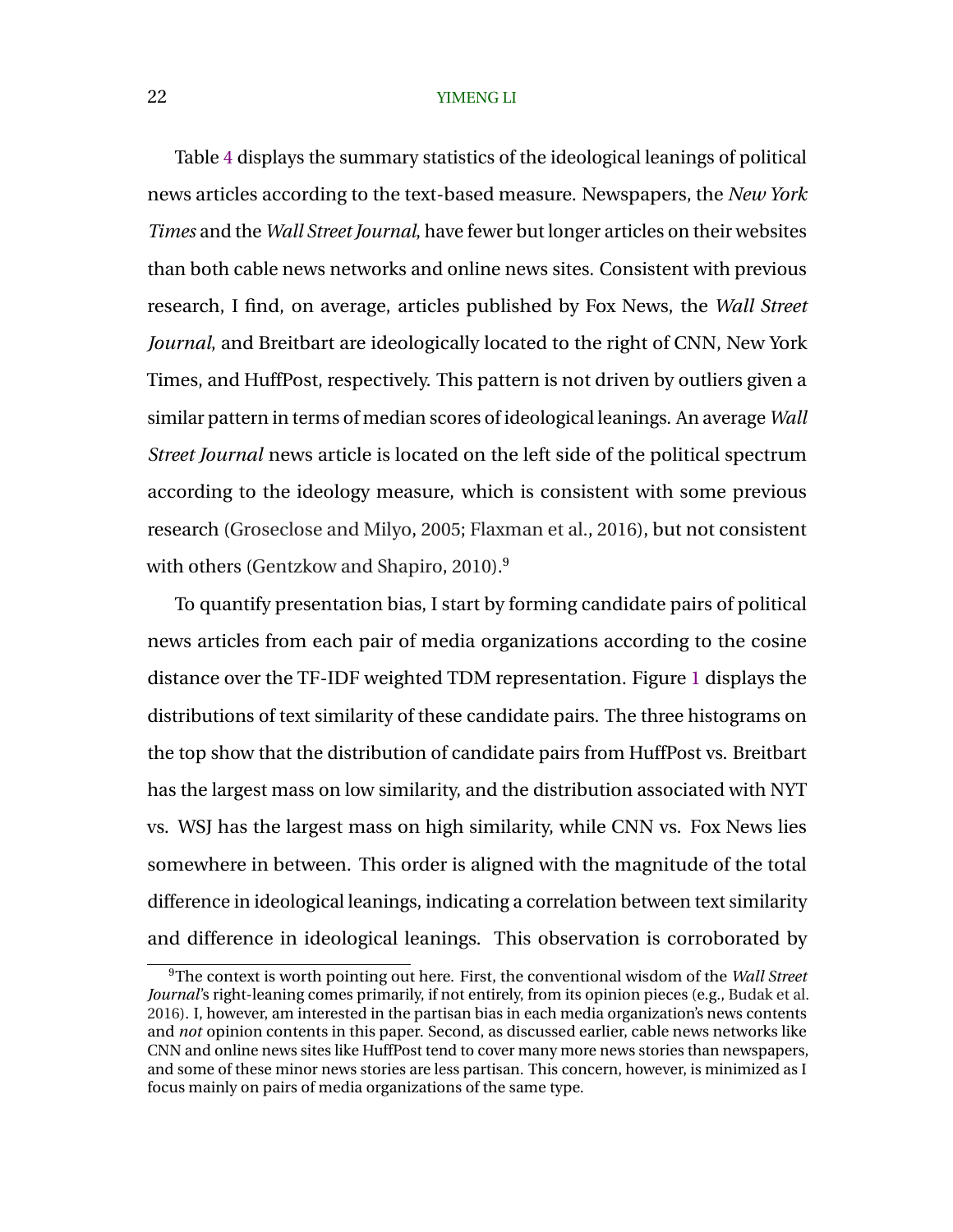<span id="page-22-0"></span>

Figure 1: Distribution of Similarity of Candidate Pairs

Note: The figure displays the distributions of text similarity between candidate pairs of political news articles from five pairs of media organizations (CNN vs. Fox News, NYT vs. WSJ, HuffPost vs. Breitbart, NYT vs. CNN, NYT vs. Fox News). Text similarity is defined as the cosine distance over the TF-IDF weighted TDM representation.

comparing NYT against CNN and Fox News, respectively, shown on the bottom of the same figure. Moreover, all histograms suggest smooth distributions of text similarity between candidate pairs of political news articles. This feature implies a threshold such that pairs of articles with similarity above it are coded as covering the same event, if at all possible to pick systematically, is likely to be arbitrary. Furthermore, the correlation between text similarity and the outcome variable further implies the threshold, however picked, dictates the estimates in a deterministic matching procedure.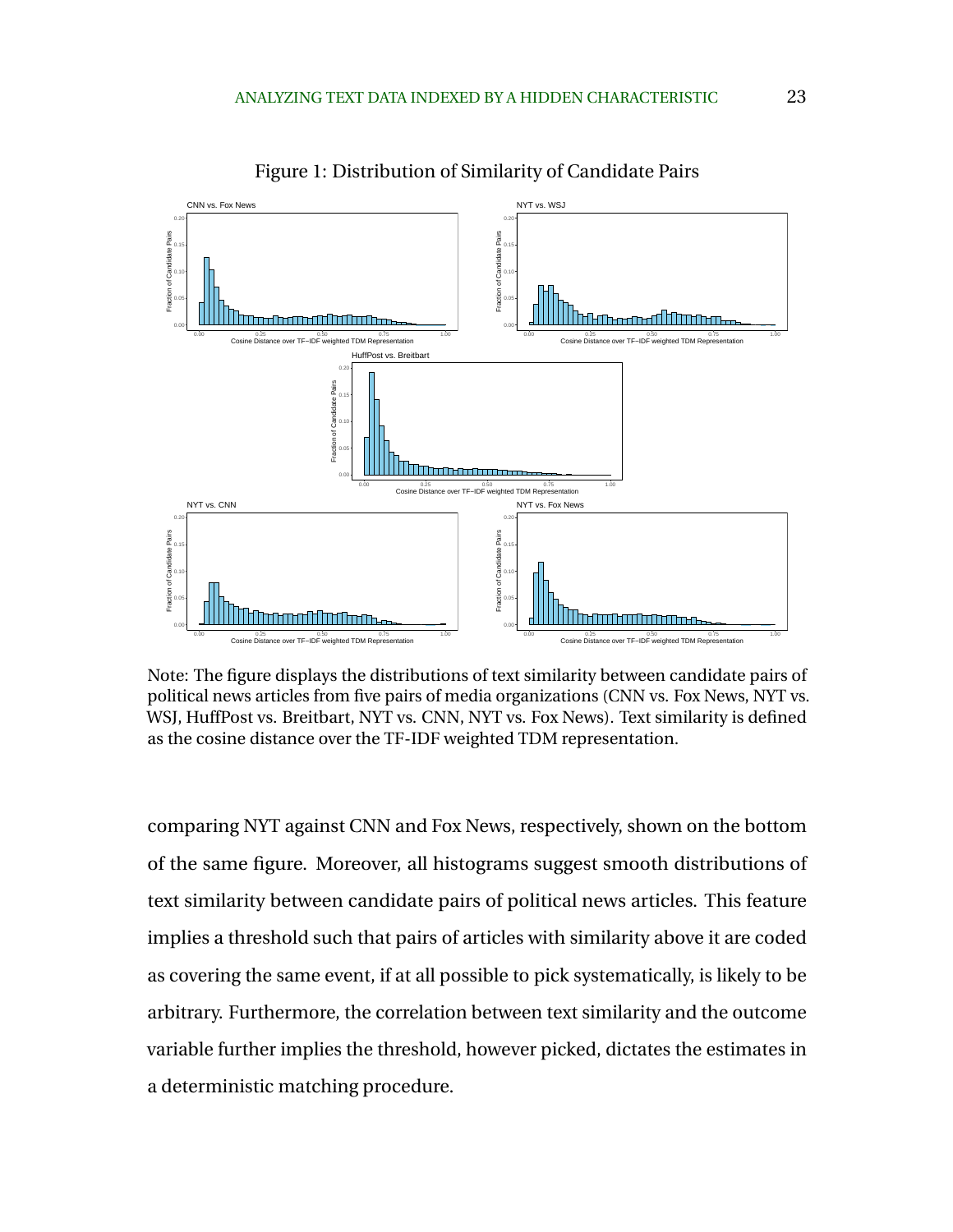

Figure 2: Labelled Candidate Pairs and Estimated Probability of Same Event

Note: The figure displays text similarity and the assigned label to each sampled candidate pair of political news articles. The assigned label indicates whether a candidate pair covers the same event. The probability of a candidate pair of articles covering the same event conditional on a given level of similarity is estimated and overlaid in the figure.

Instead of picking an arbitrary threshold, I proceed by sampling and labeling a subset of candidate pairs to estimate the probability of a pair covering the same event conditional on any given level of similarity. Figure 2 displays the text similarity of each candidate pair in the sample and whether the pair covers the same event. Using the labeled subset as training data, I estimate the probability of a candidate pair of articles covering the same event  $Pr(m = 1|s)$  and  $Pr(m = 1|s)$  $1|s, y$  via logistic regressions, with the fitted curve for  $\Pr(m = 1|s)$  also shown in Figure 2. For pairs of articles with high text similarity, they almost always cover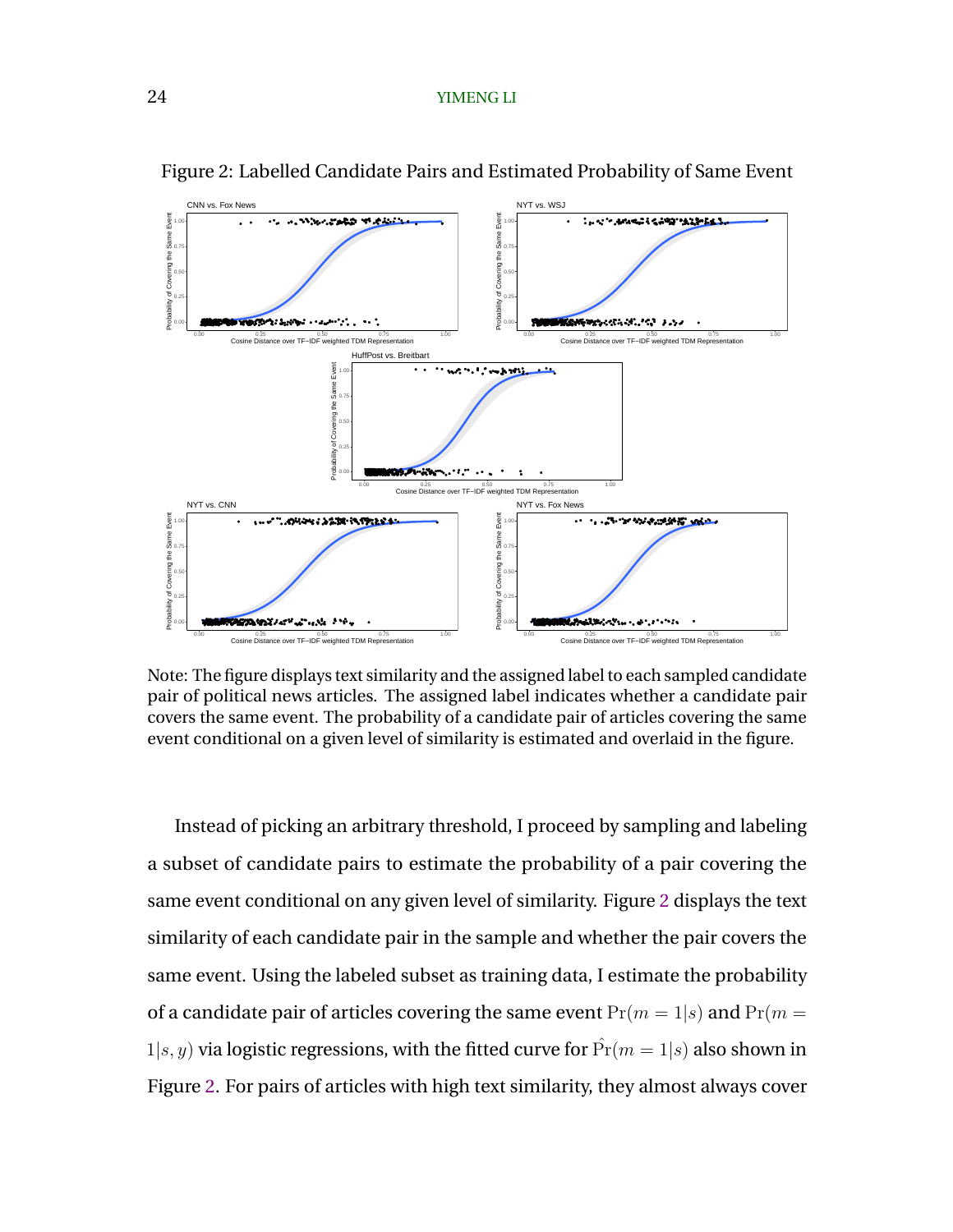the same event. For articles written in very different words, corresponding to text similarity smaller than 0.25, the covered events are almost never the same. There is an intermediate range of text similarity, however, where some pairs falling in this range cover the same event while others do not. This observation highlights the importance of assigning a probability, instead of zero or one, to each candidate pair in order to statistically account for the correlation between text similarity and the outcome variable in the estimation for presentation bias.

|                        | Difference due Bootstrap              |       | Total |
|------------------------|---------------------------------------|-------|-------|
|                        | to Presentation Std. Error Difference |       |       |
| CNN vs. Fox News       | 0.003                                 | 0.001 | 0.010 |
| NYT vs. WSJ            | 0.016                                 | 0.001 | 0.012 |
| HuffPost vs. Breitbart | 0.035                                 | 0.004 | 0.054 |
| NYT vs. CNN            | 0.042                                 | 0.002 | 0.045 |
| NYT vs. Fox News       | 0.056                                 | 0.004 | 0.055 |

Table 5: Differences in Ideological Leanings due to Presentation Bias

With  $\hat{\Pr}(m=1|s)$  and  $\hat{\Pr}(m=1|s,y)$  at hand,  $\hat{\mathbb{E}}(Y_i^{k_n} - Y_j^{l_n}|E_i^{k_n}=E_j^{l_n})$  can be constructed via an intuitive Bayes' rule calculation given by Equation [\(1\)](#page-13-0)- [\(2\)](#page-13-0). Table 5 displays the estimates for the difference in ideological leanings conditional on covering the same event  $\mathbb{E}(Y_i^{k_n} - Y_j^{l_n}|E_i^{k_n} = E_j^{l_n}),$  in comparison to the estimates for the unconditional ideological difference  $\mathbb{E}(Y_i^k-Y_j^l).$  The fraction of the difference in ideological leanings attributable to presentation bias differs across media types. While presentation bias drives the ideological difference in entirety between newspapers the *New York Times* and the *Wall Street Journal*, it accounts only for a third of the total difference in ideological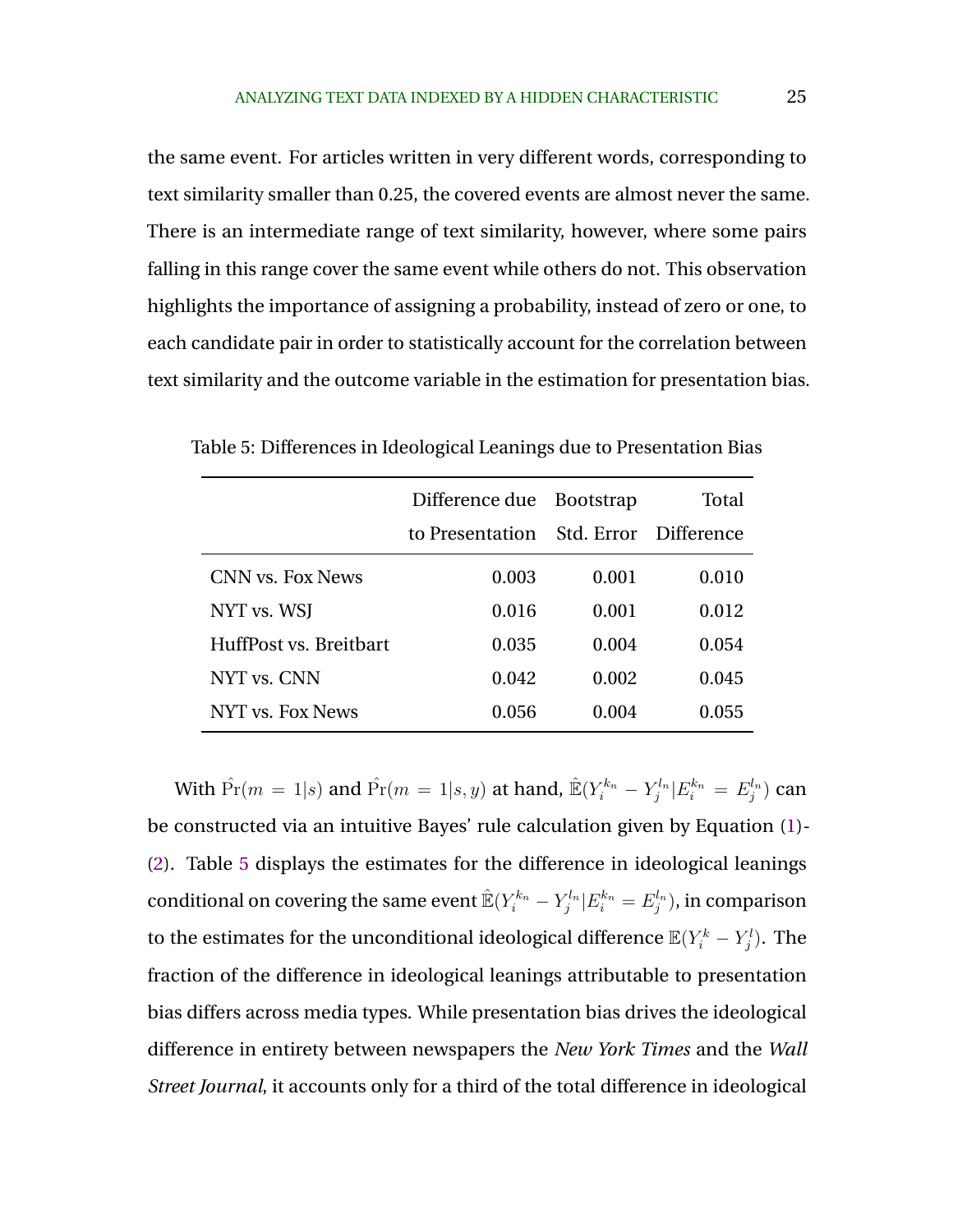leanings between cable news CNN and Fox News. As most articles end up in the printed version of the newspapers, the *New York Times* and the *Wall Street Journal* have fewer but longer articles. As a result, they both tend to focus the coverage on the most salient news stories, which limits the scope of selection bias. Longer articles with background information and analysis, meanwhile, allows more room for different framing and assembling of supplementary contents. By contrast, cable news CNN and Fox News publish more articles, providing more opportunities for selective coverage. However, since news articles by these major cable news networks commonly share basic information about the underlying event as well as direct quotes from politicians, the shorter article length leaves less room for partisan presentation. Online-only sites HuffPost and Breitbart differ a lot in both presentation and selection, with presentation bias contributes about two thirds of the total ideological gap.

It is also informative to see how a deterministic matching procedure will perform in this case. As described in Section [3.6,](#page-14-0) to compare two media organizations  $i$  and  $j$ , for each article published by media organization  $i$ , the media  $i$  article most similar to it is selected to form a pair. Then for a prespecified threshold, pairs with text similarity higher than the threshold are declared to be matches. In a deterministic matching procedure, the difference in ideological leanings conditional on covering the same event is calculated as the average ideological differences between matched pairs.

Figure [3](#page-26-0) displays the deterministic matching estimates for presentation bias given different thresholds on cosine distance over the TF-IDF weighted TDM representation, where the threshold is a tuning parameter left to the researchers to decide. When the threshold is chosen to be larger than 0.7, the estimate is very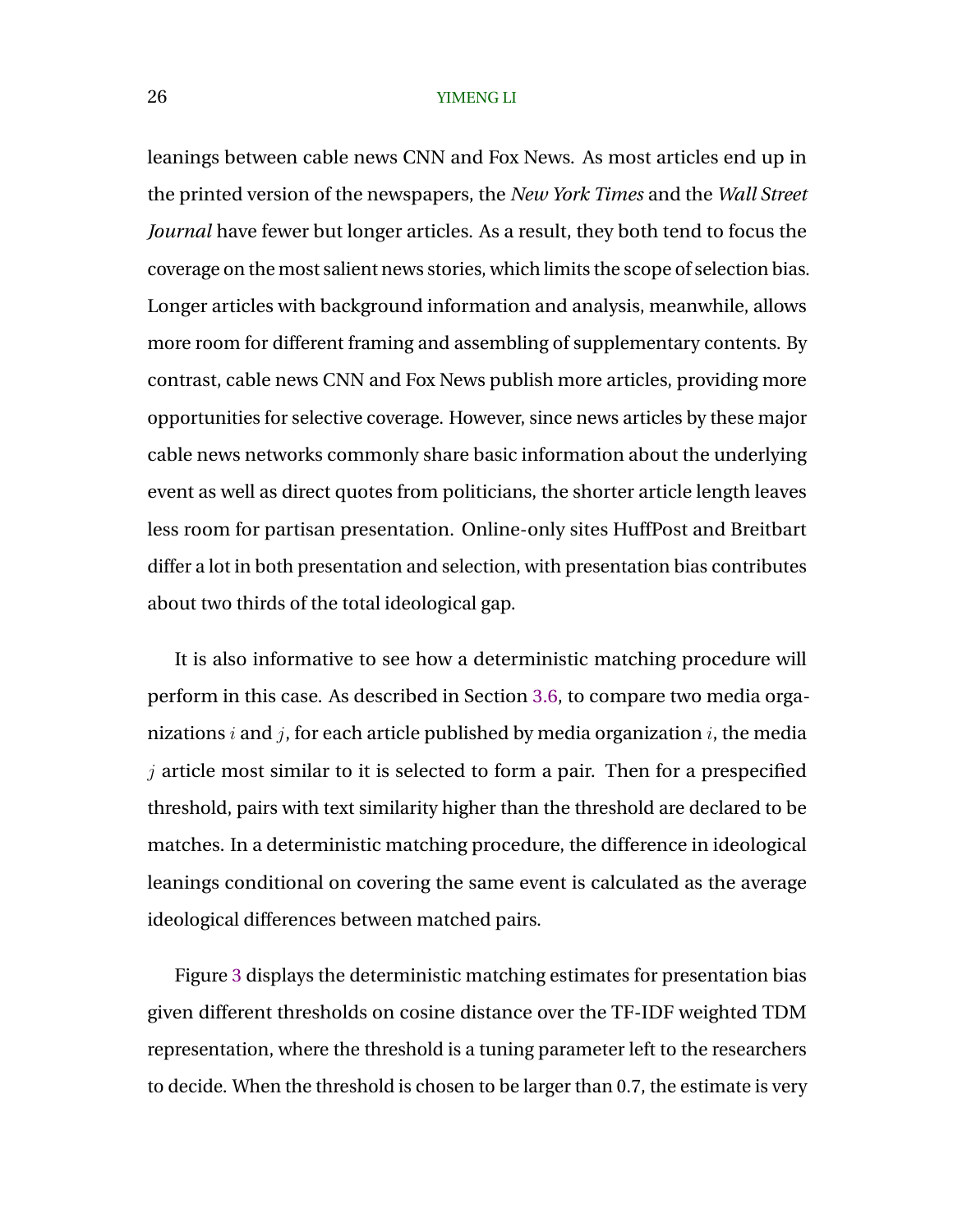

<span id="page-26-0"></span>Figure 3: Deterministic Matching Estimates for Presentation Bias for Different Thresholds on Cosine Distance

Note: The figure displays the deterministic matching estimates for the difference in ideological leanings conditional on covering the event for different thresholds on text similarity between five pairs of media organizations (CNN vs. Fox News, NYT vs. WSJ, HuffPost vs. Breitbart, NYT vs. CNN, NYT vs. Fox News). Text similarity is defined as the cosine distance over the TF-IDF weighted TDM representation.

sensitive to the exact choice as the estimate is based on a relatively small number of pairs of articles. For some pairs of media organizations (CNN vs. Fox News, NYT vs. WSJ, and HuffPost vs. Breitbart), the estimates are decreasing in the threshold choice. In this case, a stringent threshold leads to the conclusion of a small presentation bias, whereas a slack threshold yields the opposite conclusion. For other pairs of media organizations (NYT vs. CNN and NYT vs. Fox News), the difference in ideological leanings does not seem much correlated with text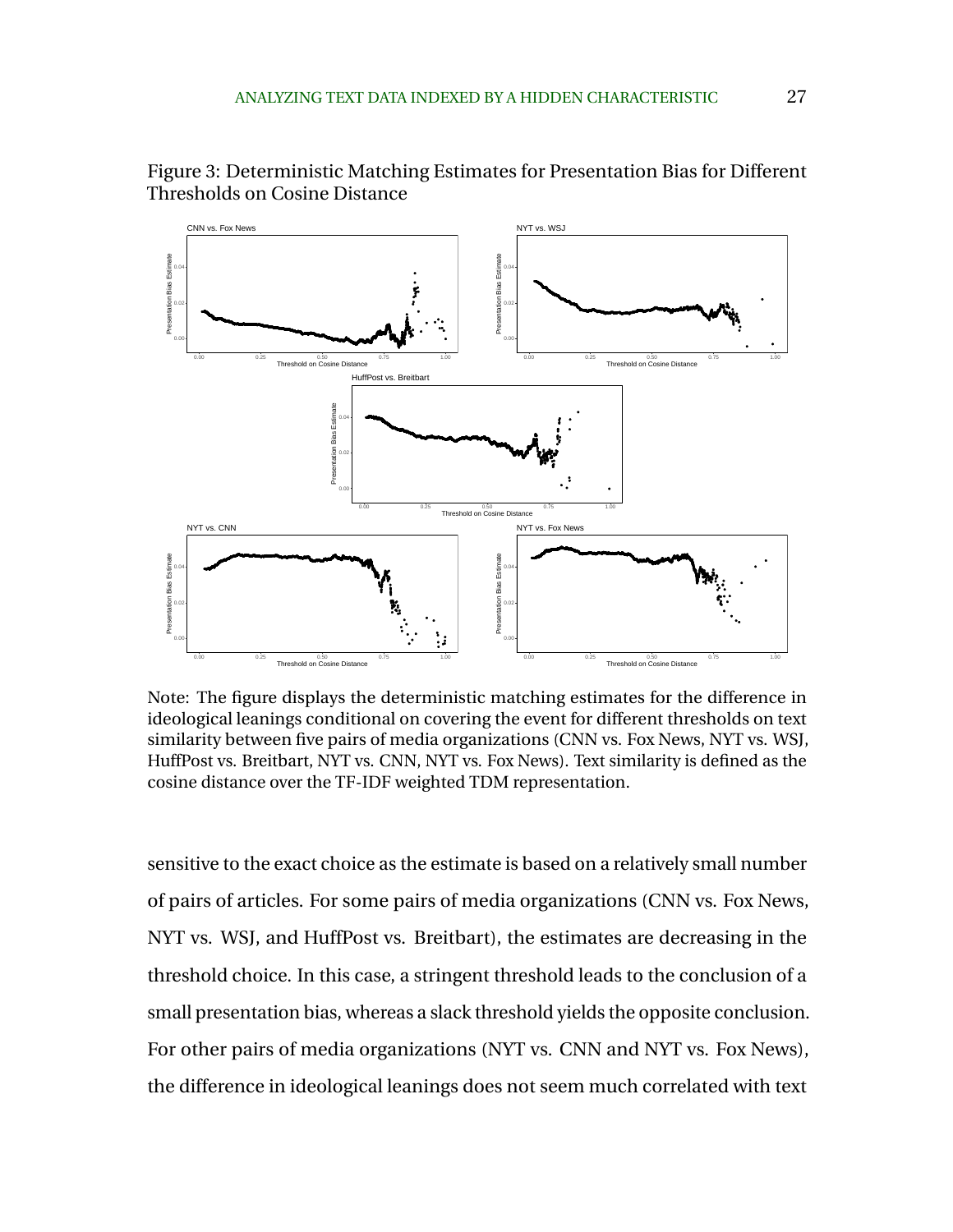similarity. This observation is consistent with my finding that media bias is almost entirely driven by presentation bias for these comparisons.

# **5. Discussion and Conclusion**

Text data such as corpora of news articles are organized by characteristics that are unavailable to researchers absent large-scale hand-coding. Estimating substantive quantities of interests depending on such hidden structure poses a methodological issue to applied researchers. In this paper, I proposed a method to estimate quantities of interest which are conditional on a hidden characteristic. The proposed method overcomes the difficulties of existing methods that are sensitive to researcher-specified tuning parameters and produce biased estimates.

I applied my method to engage in a substantive debate on the sources of media bias among U.S. media organizations. My results indicate that partisan bias enters political news coverage not always through how information for a news story is framed and presented by media organizations. Even though partisan framing and presentation is the dominant source of bias for newspapers such as the *New York Times* and the *Wall Street Journal*, selective coverage that reflects liberal or conservative talking points accounts for a significant fraction of overall bias for cable news websites and online news sites. My results shed light on the exposure of voters with different news consumption habits to the partisan bias of political news coverage.

The method can be readily applied to address other substantive questions in the study of media. In a separate paper, I study the difference in restrictions on online discussion of news stories by state-run media versus non-state media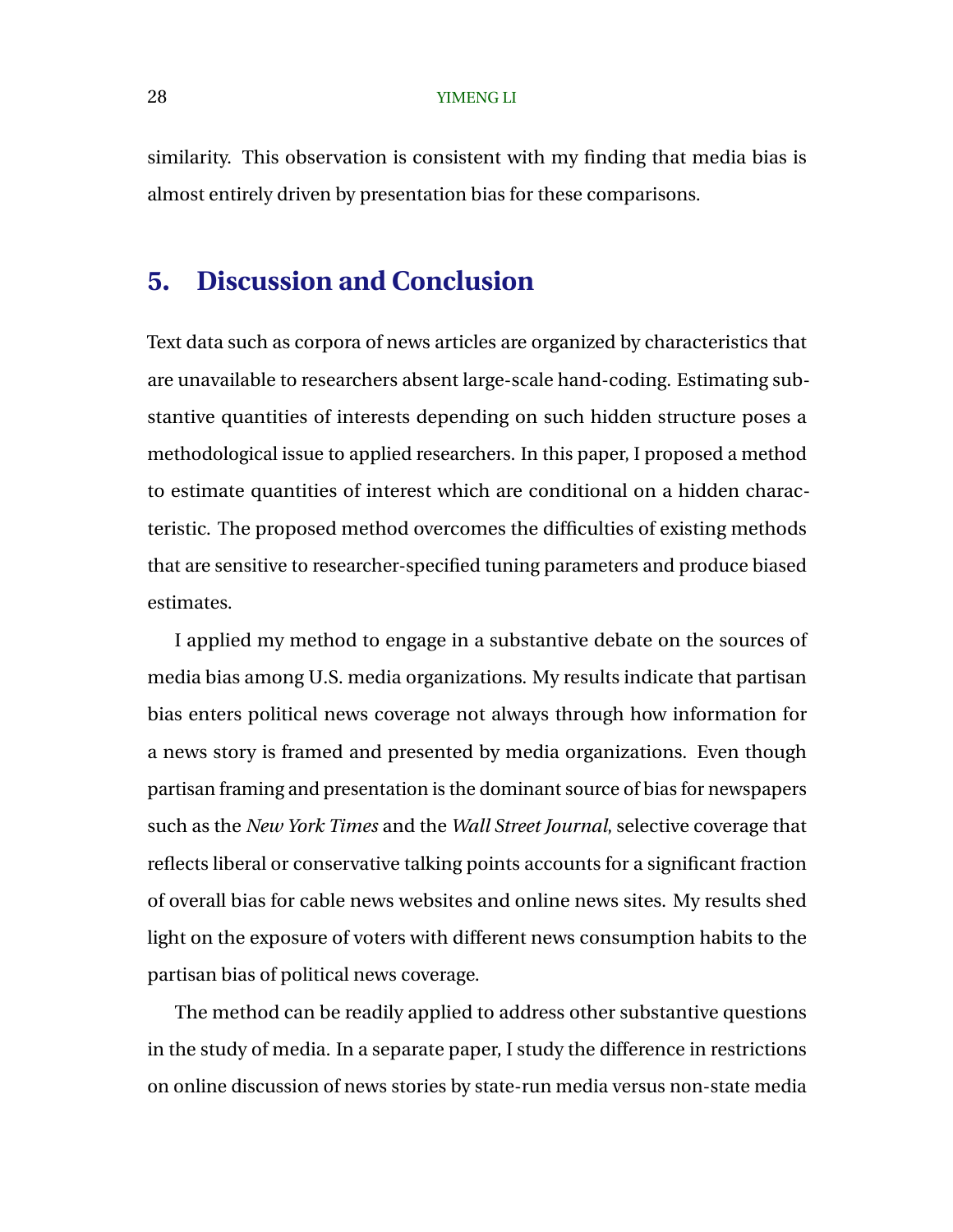<span id="page-28-0"></span>in China. A naive analysis would conclude a heavier restriction by state media, but this neglect the fact that state media cover more politically sensitive news and thus have more appearances of discussion censoring. It is, therefore, crucial to condition on the same event to study restrictions on discussion of politics in authoritarian countries. The method also has potential in areas such as policy diffusion and judicial politics. For instance, scholars interested in leveraging the same policy proposals across state legislatures to scale the ideology of state legislators can estimate the probability of the same proposal being voted on given bill text similarity and incorporate it to obtain an unbiased estimate. The performance of the method proposed here relative to existing methods in these contexts warrants future work.

# **References**

- Budak, C., S. Goel, and J. M. Rao (2016). Fair and Balanced? Quantifying Media Bias through Crowdsourced Content Analysis. *Public Opinion Quarterly 80*(S1), 250–271.
- D'Alessio, D. and M. Allen (2000). Media bias in presidential elections: a meta-analysis. *Journal of Communication 50*(4), 133–156.
- Flaxman, S., S. Goel, and J. M. Rao (2016). Filter Bubbles, Echo Chambers, and Online News Consumption. *Public Opinion Quarterly 80*(S1), 298–320. Publisher: Oxford Academic.
- Gentzkow, M. and J. M. Shapiro (2010). What Drives Media Slant? Evidence From U.S. Daily Newspapers. *Econometrica 78*(1), 35–71.

Gentzkow, M., J. M. Shapiro, and M. Taddy (2019). Measuring Group Differences in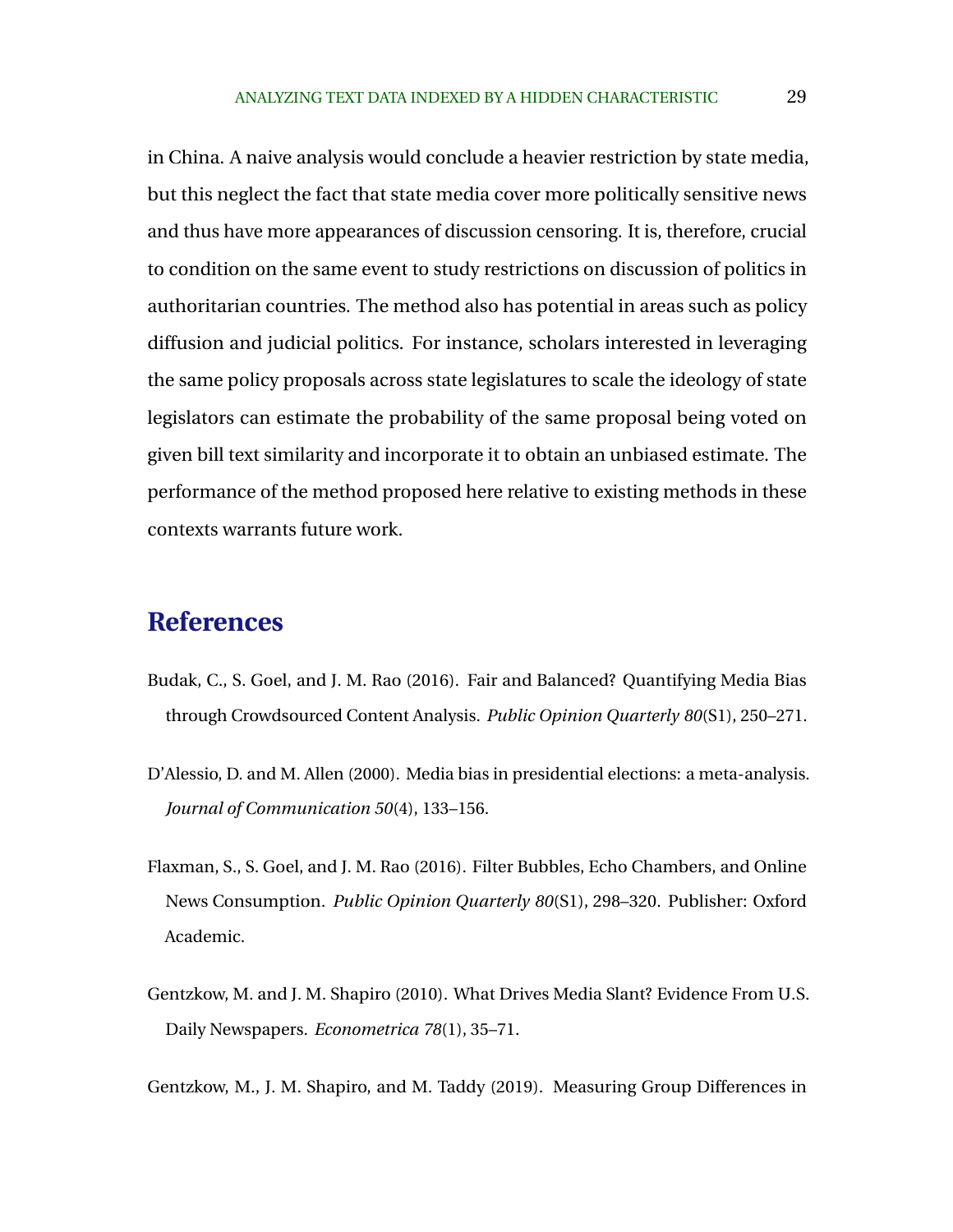<span id="page-29-0"></span>High-Dimensional Choices: Method and Application to Congressional Speech. *Econometrica 87*(4), 1307–1340.

- Grimmer, J. and G. King (2011). General purpose computer-assisted clustering and conceptualization. *Proceedings of the National Academy of Sciences 108*(7), 2643– 2650.
- Grimmer, J. and B. M. Stewart (2013). Text as Data: The Promise and Pitfalls of Automatic Content Analysis Methods for Political Texts. *Political Analysis 21*(3), 267–297.
- Groeling, T. (2013). Media Bias by the Numbers: Challenges and Opportunities in the Empirical Study of Partisan News. *Annual Review of Political Science 16*(1), 129–151.
- Groseclose, T. and J. Milyo (2005). A Measure of Media Bias. *The Quarterly Journal of Economics 120*(4), 1191–1237.
- Ho, D. E., K. Imai, G. King, and E. A. Stuart (2007). Matching as Nonparametric Preprocessing for Reducing Model Dependence in Parametric Causal Inference. *Political Analysis 15*(3), 199–236.
- Larcinese, V., R. Puglisi, and J. M. Snyder (2011). Partisan bias in economic news: Evidence on the agenda-setting behavior of U.S. newspapers. *Journal of Public Economics 95*(9), 1178–1189.
- MacQueen, J. (1967). Some methods for classification and analysis of multivariate observations. The Regents of the University of California. ISSN: 0097-0433.
- Martin, G. J. and A. Yurukoglu (2017). Bias in Cable News: Persuasion and Polarization. *American Economic Review 107*(9), 2565–2599.
- Morris, J. S. and P. L. Francia (2010). Cable News, Public Opinion, and the 2004 Party Conventions. *Political Research Quarterly 63*(4), 834–849. Publisher: SAGE Publications Inc.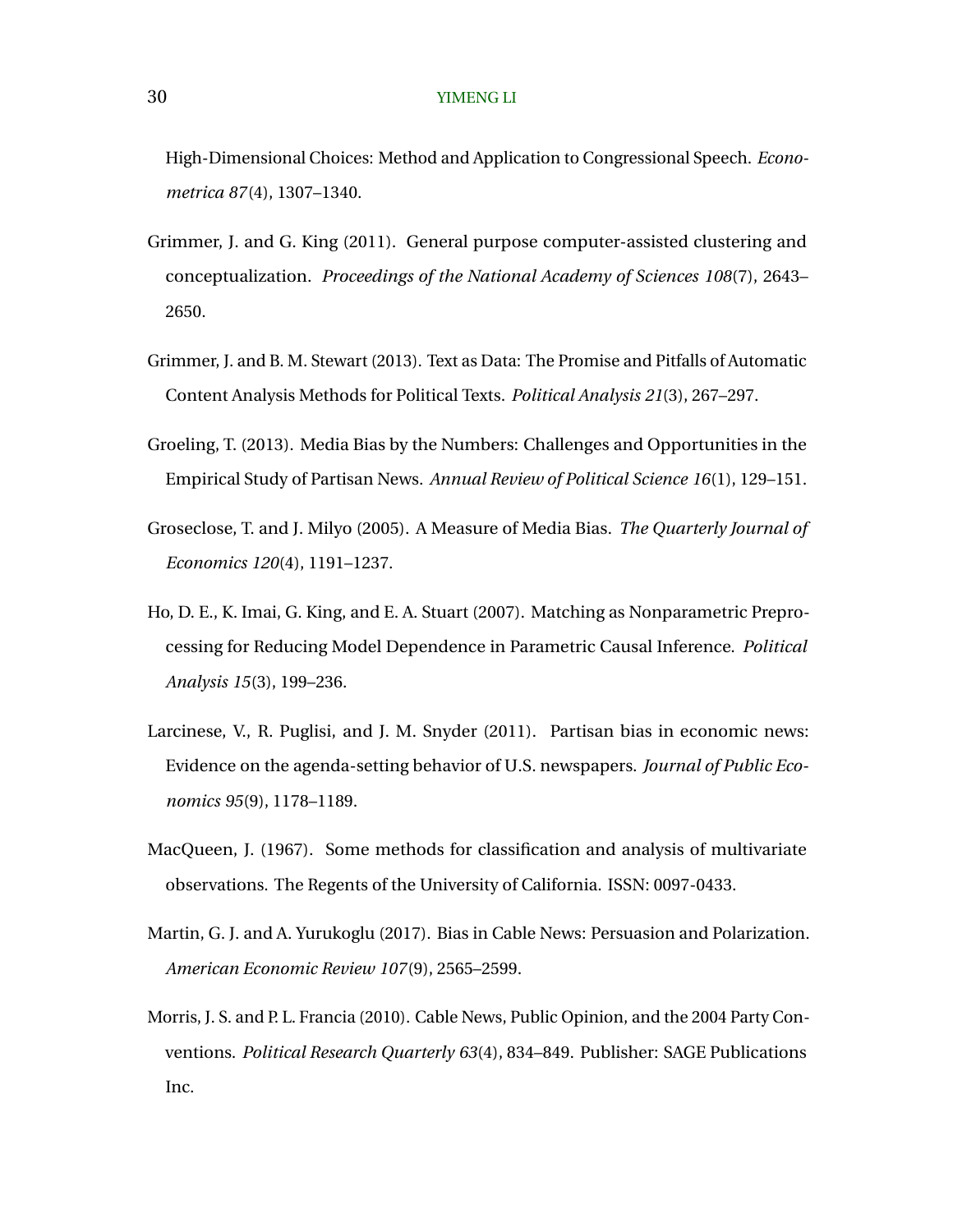- <span id="page-30-0"></span>Mozer, R., L. Miratrix, A. R. Kaufman, and L. Jason Anastasopoulos (2020). Matching with Text Data: An Experimental Evaluation of Methods for Matching Documents and of Measuring Match Quality. *Political Analysis*.
- Roberts, M. E., B. M. Stewart, and R. A. Nielsen (2020). Adjusting for Confounding with Text Matching. *American Journal of Political Science*.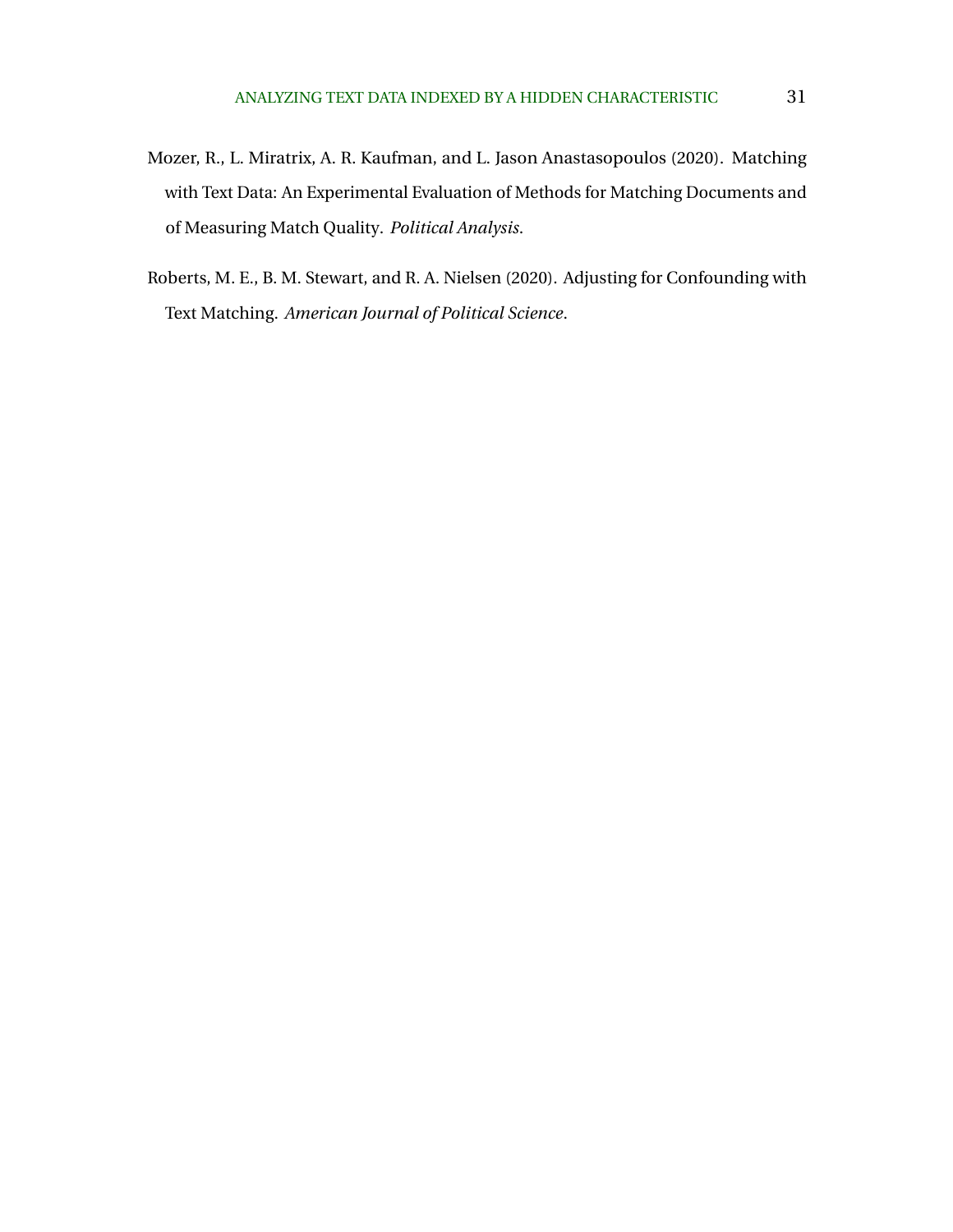# **A. Appendix**

### **A.1 Proofs**

*Proof of Proposition [1.](#page-10-0)* Suppose for some  $(k, l) \notin \{(k_1, l_1), \ldots, (k_N, l_N)\}$ , it holds that  $E_i^k = E_j^l.$  Since the procedure continues until exhausting all articles published by at least one media organization, it is without loss of generality to assume  $k \in \{k_1, \ldots k_N\}$ . Let  $k = k_n$ .

If  $l=l_p$  for some  $p < n$ , then by the construction of the procedure,  $s(A_i^{k_p})$  $_{i}^{k_{p}},A_{j}^{l})$  >  $s(A_i^{k'}$  $k'$ ,  $A_j^l$ ) for all  $k' \notin \{k_1, \ldots, k_{p-1}\}$ . Since  $k_1, \ldots, k_N$  are distinct by the construction of the procedure and  $k = k_n$  with  $p \lt n, k \notin \{k_1, \ldots, k_{p-1}\}\$  and in turn  $s(A_i^{k_p})$  $i^{(k_p)}_{i}, A^l_j) > s(A^k_i, A^l_j).$  But this inequality is contradicted by  $s(A^k_i, A^l_j) > s$  $s(A_i^{k''})$  $\phi^{k''}_i, A^l_j)$  for all  $k'' \neq k$  implied by  $E^k_i = E^l_j.$ 

If  $l\neq l_{p}$  for all  $p < n,$  then by the construction of the procedure,  $s(A^{k}_{i},A^{l_{n}}_{j})>$  $s(A_i^k, A_j^l)$  $\mathbf{B}_j^{(l)}$  for all  $l' \notin \{l_1,\ldots,l_n\}$ . In particular,  $s(A_i^k,A_j^{l_n}) > s(A_i^k,A_j^{l}).$  But this inequality is contradicted by  $s(A_i^k, A_j^l) > s(A_i^k, A_j^{l''})$  $l''_j$  for all  $l''\,\neq\,l$  implied by  $E_i^k = E_j^l$ .  $\Box$ 

*Proof of Proposition [2.](#page-11-0)* Take any  $(k, l)$  such that  $(k, l) \notin \{(k_1, l_1), \ldots, (k_N, l_N)\}$ . If  $E_i^k \neq E_j^l$ , i.e. (1) holds, then the proof is concluded. Now suppose  $E_i^k = E_j^l.$  Since the procedure continues until exhausting all articles published by at least one media organization, it is without loss of generality to assume  $k \in \{k_1, \ldots k_N\}$ . Let  $k = k_n$ .

If  $l=l_p$  for some  $p < n$ , then by the construction of the procedure,  $s(A_i^{k_p})$  $_{i}^{k_{p}},A_{j}^{l})$  >  $s(A_i^{k'}$  $k^{'}_i,A_j^l)$  for all  $k'\notin \{k_1,\ldots,k_{p-1}\}.$  Since  $k_1,\ldots,k_N$  are distinct by the construction of the procedure and  $k = k_n$  with  $p \lt n, k \notin \{k_1, \ldots, k_{p-1}\}$  and in turn  $s(A_i^{k_p})$  $\hat{h}^{k_p}_i, A^l_j)>s(A^k_i, A^l_j).$  Define  $k'\equiv k_p$ , then (3) holds.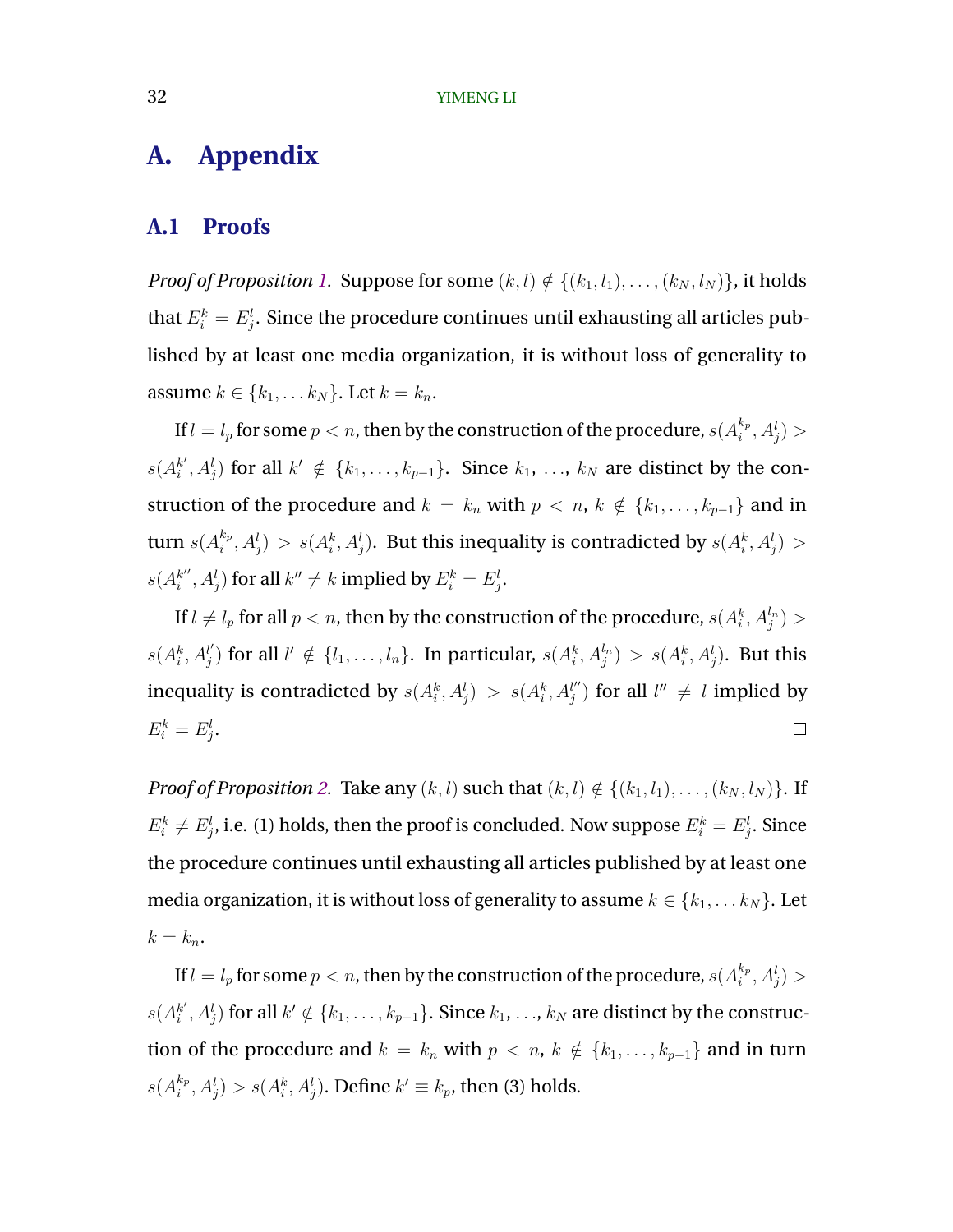If  $l\neq l_{p}$  for all  $p < n,$  then by the construction of the procedure,  $s(A^{k}_{i},A^{l_{n}}_{j})>$  $s(A_i^k, A_j^{l''})$  $\mathcal{U}'_j$  for all  $\mathcal{U}'' \notin \{l_1,\ldots,l_n\}.$  In particular,  $s(A_i^k,A_j^{l_n}) > s(A_i^k,A_j^{l}).$  Define  $\Box$  $l' \equiv l_n$ , then (2) holds.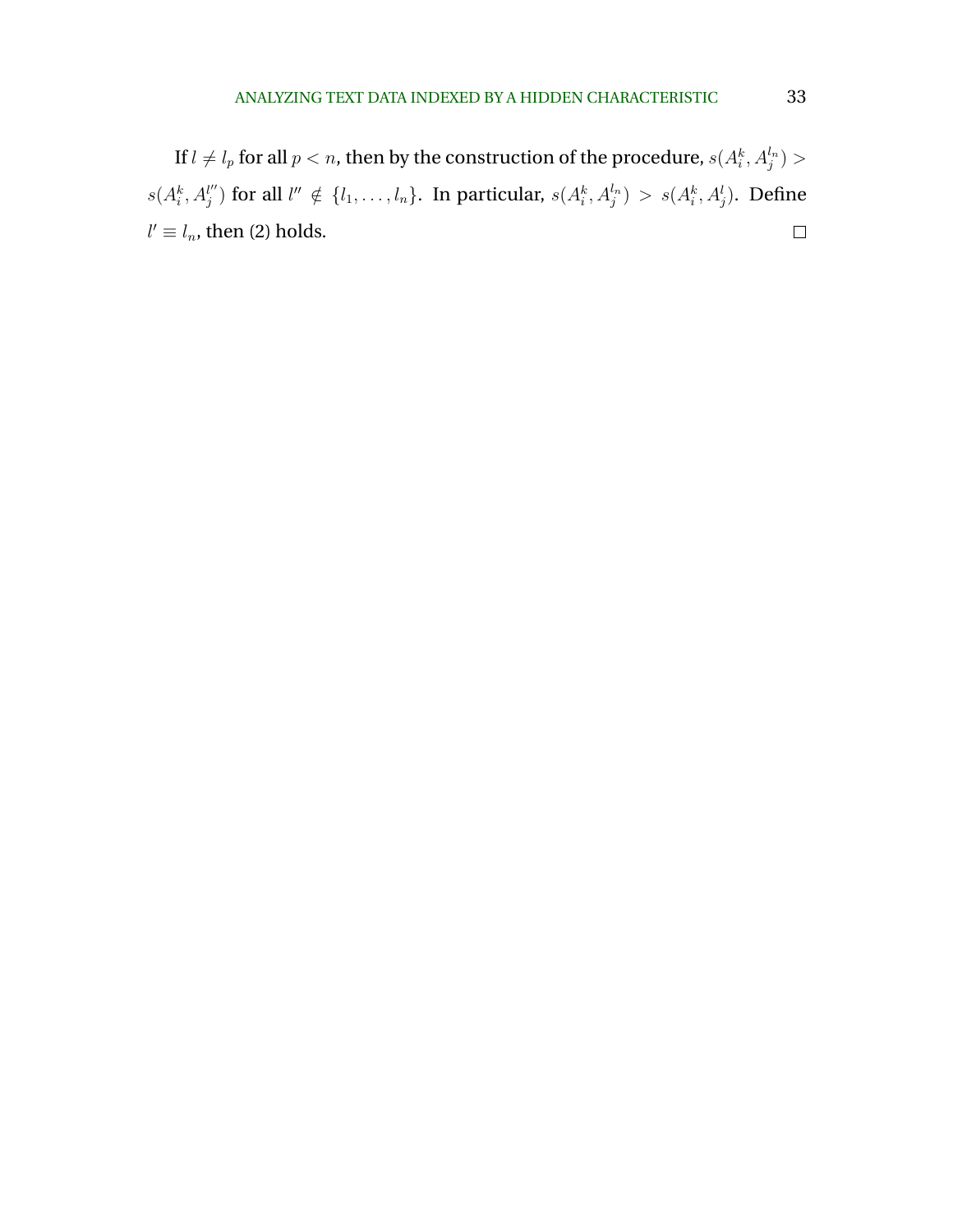# <span id="page-33-0"></span>**A.2 Processing Congressional Record**

I download the daily Congressional Record (the Record hereafter) of the 115th Congress from January 2017 to January 2019 using the govinfo Application Programming Interface made available by the Government Publishing Office. The Record contains four sections: Daily Digest, Senate, House of Representatives, and Extension of Remarks. To obtain speeches made by U.S. senators and congresspeople on the Senate floor and on the House floor respectively, I focus on the Senate section and the House of Representatives section of the Record.

I write a script that parses the Record to extract congressional speeches. Some parts of the Record are procedural or otherwise document information or activities containing no congressional speeches, and are hence dropped.<sup>1011</sup> The

<sup>&</sup>lt;sup>10</sup>For Senate, these parts include: ADDITIONAL COSPONSORS, ADJOURNMENT UNTIL [Time], ADMINISTRATION OF OATH OF OFFICE, AMENDMENTS SUBMITTED AND PRO-POSED, AMENDMENTS SUBMITTED AND PROPOSED, APPOINTMENT, APPOINTMENT OF ACTING PRESIDENT PRO TEMPORE, APPOINTMENTS, ARMS SALES NOTIFICATION, AU-THORITY FOR COMMITTEES TO MEET, CERTIFICATE OF APPOINTMENT, CONCLUSION OF MORNING BUSINESS, CONFIRMATION, CONFIRMATIONS, CONGRESSIONAL RECORD, DISCHARGED NOMINATIONS, ENROLLED BILL PRESENTED, ENROLLED BILL SIGNED, EXEC-UTIVE AND OTHER COMMUNICATIONS, EXECUTIVE CALENDAR, EXECUTIVE MESSAGES REFERRED, EXECUTIVE REPORT OF COMMITTEE, EXECUTIVE REPORTS OF COMMITTEE, EXECUTIVE REPORTS OF COMMITTEES, EXECUTIVE SESSION, INTRODUCTION OF BILLS AND JOINT RESOLUTIONS, LEGISLATIVE SESSION, MEASURES PLACED ON THE CALENDAR, MEASURES REFERRED, MESSAGE FROM THE HOUSE, MESSAGE FROM THE PRESIDENT, MESSAGES FROM THE HOUSE, MESSAGES FROM THE HOUSE RECEIVED DURING ADJOURN-MENT, MESSAGES FROM THE PRESIDENT, MORNING BUSINESS, NOMINATIONS, ORDER FOR ADJOURNMENT, ORDERS FOR [Date], PETITIONS AND MEMORIALS, PLEDGE OF ALLE-GIANCE, PRAYER, PRESIDENTIAL MESSAGE, PRIVILEGES OF THE FLOOR, RECESS, RECOG-NITION OF THE MAJORITY LEADER, RECOGNITION OF THE MINORITY LEADER, REPORTS OF COMMITTEES, RESERVATION OF LEADER TIME, STATEMENTS ON INTRODUCED BILLS AND JOINT RESOLUTIONS, SUBMISSION OF CONCURRENT AND SENATE RESOLUTIONS, SUBMITTED RESOLUTIONS, TEXT OF AMENDMENTS, and VOTE EXPLANATION.

 $11$  For House of Representatives, these parts include: ADDITIONAL SPONSORS, ADJOURN-MENT, ANNOUNCEMENT BY THE SPEAKER, ANNOUNCEMENT BY THE SPEAKER PRO TEM-PORE, BILL PRESENTED TO THE PRESIDENT, BILLS PRESENTED TO THE PRESIDENT, COM-MUNICATION FROM THE CLERK OF THE HOUSE, COMMUNICATION FROM THE DEMO-CRATIC LEADER, CONGRESSIONAL RECORD, CONSTITUTIONAL AUTHORITY STATEMENT, DELETIONS OF SPONSORS FROM PUBLIC BILLS AND RESOLUTIONS, DESIGNATION OF SPEAKER PRO TEMPORE, DESIGNATION OF THE SPEAKER PRO TEMPORE, DISCHARGE OF COMMITTEE, ENROLLED BILL SIGNED, ENROLLED BILLS SIGNED, EXECUTIVE COMMUNI-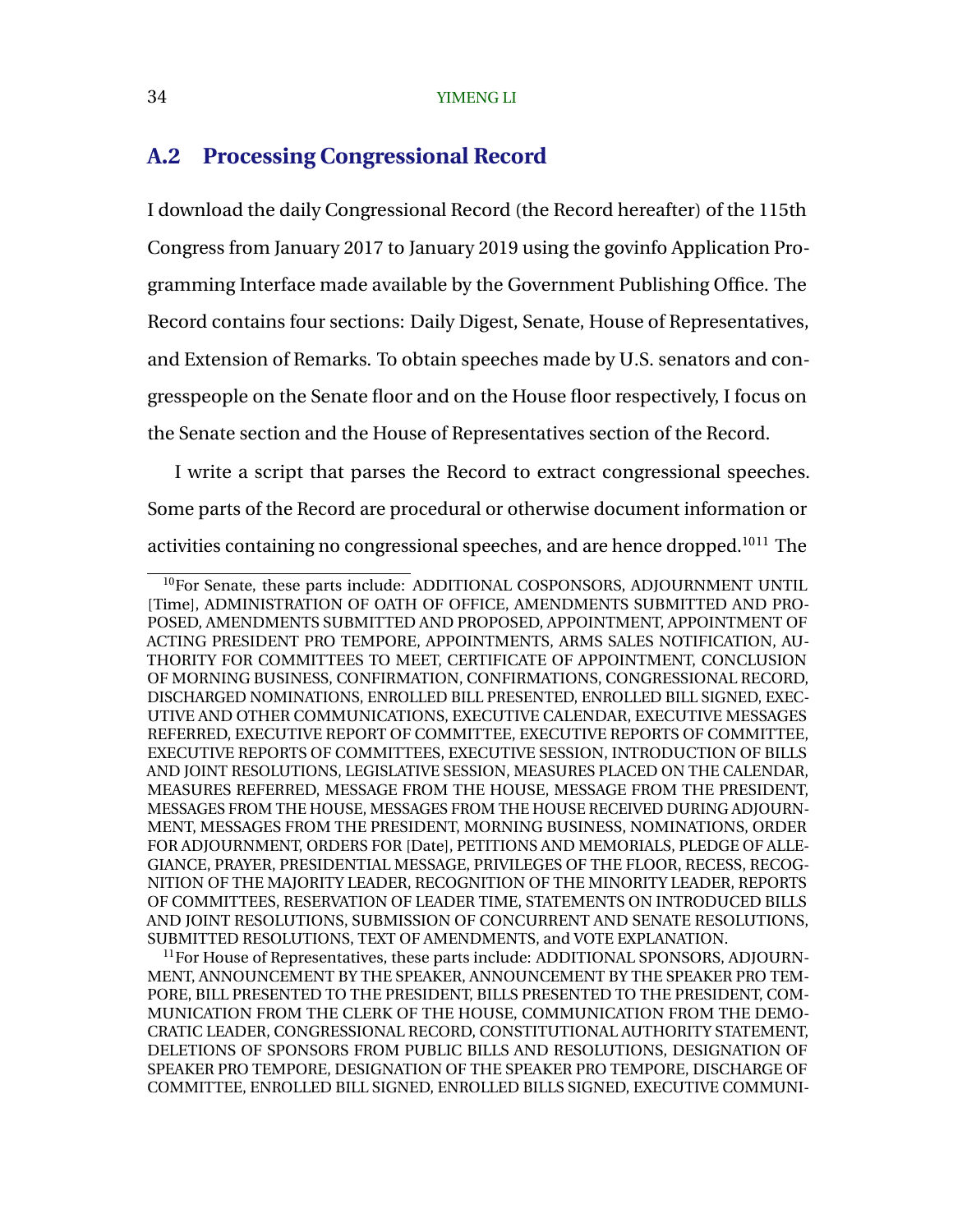beginning of speeches made by by U.S. senators and congresspeople is identified with one of the following: (1) a speaker's title and last name (or full name) in uppercase, followed by a period (e.g., Mr. CROWLEY.), or (2) a speaker's title, last name (or full name) in uppercase, and state, followed by a period (e.g., Mr. RYAN of Wisconsin.).<sup>12</sup> The end of congressional speeches is identified with one of the following: (1) the beginning of a new speech made by by U.S. senators and congresspeople as described above, (2) the beginning of a speech made by a titled speaker (e.g. The PRESIDING OFFICER.), (3) the end of a section of debate, (4) the insertion of a document in the Record, (5) the reading of a bill or other document, or  $(6)$  a vote.<sup>13</sup> The script detects congressional speeches according to these patterns, and drops purely procedural speeches that start with "Mr./Madam President/Speaker, I ask unanimous consent", "Mr./Madam Speaker, I move to suspend the rules", or "Mr./Madam Speaker, pursuant to House Resolution", or contain "The following Senators are necessarily absent" or "Had I been present, I would have voted", or otherwise consist of fewer than 300 characters. The script finally separates the speaker demarcations from the speech texts before further processing.

After extracting non-procedural speeches given by by U.S. senators and con-

CATIONS, ETC., EXPENDITURE REPORTS CONCERNING OFFICIAL FOREIGN TRAVEL, HOUR OF MEETING ON TOMORROW, HOUSE BILLS APPROVED BY THE PRESIDENT, LEAVE OF ABSENCE, MEMORIALS, MESSAGE FROM THE PRESIDENT, MESSAGE FROM THE SENATE, PERSONAL EXPLANATION, PETITIONS, ETC., PLEDGE OF ALLEGIANCE, PRAYER, PUBLIC BILLS AND RESOLUTIONS, PUBLICATION OF COMMITTEE RULES, RECESS, REPORTS OF COMMITTEES ON PUBLIC BILLS AND RESOLUTIONS, RESIGNATION FROM THE HOUSE OF REPRESENTATIVES, SENATE BILL REFERRED, SENATE BILLS APPROVED BY THE PRESIDENT, SENATE BILLS REFERRED, SENATE ENROLLED BILL SIGNED, and THE JOURNAL.

<sup>&</sup>lt;sup>12</sup>Some U.S. senators and congresspeople have last names that constitute exceptions to this rule, e.g., Mr. McCONNELL, Mr. DeSANTIS, and Mr. LaMALFA. To consistently identify the beginnings of all speeches, I check whether the last letter of the last name is in uppercase.

 $13$  For Senate, titled speaker's positions include The PRESIDING OFFICER, The ACTING PRES-IDENT pro tempore, The VICE PRESIDENT, and The PRESIDENT pro tempore. For House of Representatives, titled speaker's positions include The SPEAKER pro tempore, The Acting CHAIR, The ACTING CHAIR, The SPEAKER, The CHAIR, The VICE PRESIDENT, and The CLERK.